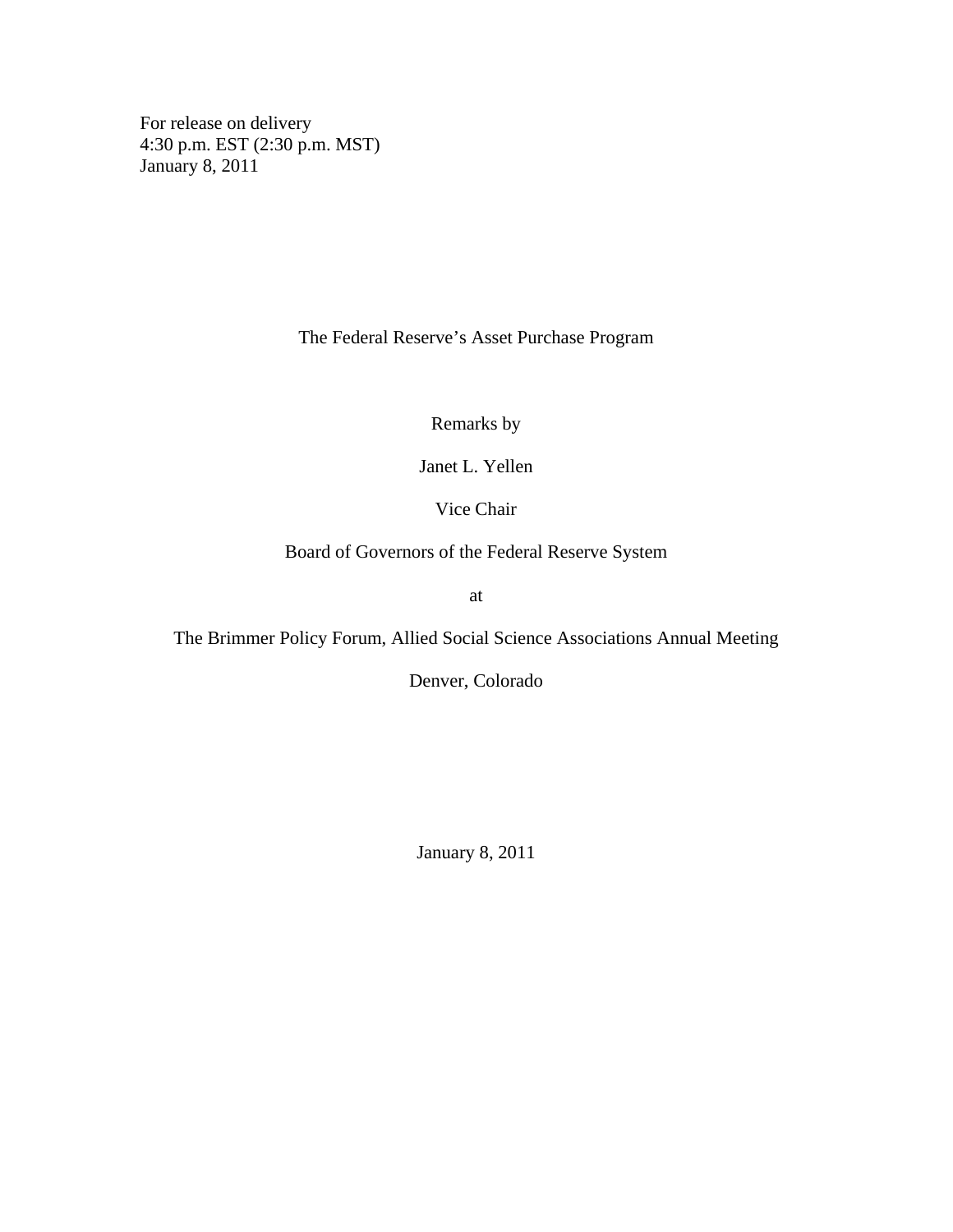I am delighted to participate in this Brimmer Policy Forum, not least because this year marks the 45th anniversary of Andrew's appointment by President Johnson as a Governor of the Federal Reserve Board. Andrew's ongoing work in organizing this annual forum reflects his long-standing commitment to fostering economic analysis and public discourse on key policy issues.

In my remarks today, I will discuss the rationale for the decision by the Federal Open Market Committee (FOMC) in November to initiate a new program of asset purchases, and I will address some frequently asked questions (FAQs) regarding the program's economic and financial effects both here and abroad.<sup>1</sup> The purpose of the new asset purchase program, like all of the monetary policy actions taken by the FOMC since the onset of the global financial crisis, is to fulfill our congressionally mandated objectives of promoting maximum employment and price stability. In pursuit of these goals, the FOMC brought the target federal funds rate down close to zero by late 2008; conducted large-scale purchases of longer-term securities during 2009 and early 2010; and, last summer, modified its reinvestment policy to keep the Federal Reserve's balance sheet from shrinking as mortgage-related securities matured or were redeemed. In early November, the Committee announced that it intends to purchase an additional \$600 billion in longer-term Treasury securities by the middle of this year.

 $\overline{a}$ 

 $<sup>1</sup>$  These remarks solely reflect my own views and not necessarily those of any other member of the FOMC.</sup> I appreciate assistance from members of the Board staff--David Bowman, James Clouse, William English, Andrew Figura, Steven Kamin, Yuriy Kitsul, Andrew Levin, Fabio Natalucci, David Reifschneider, Clara Vega, William Wascher, and David Wilcox--who contributed to the preparation of these remarks.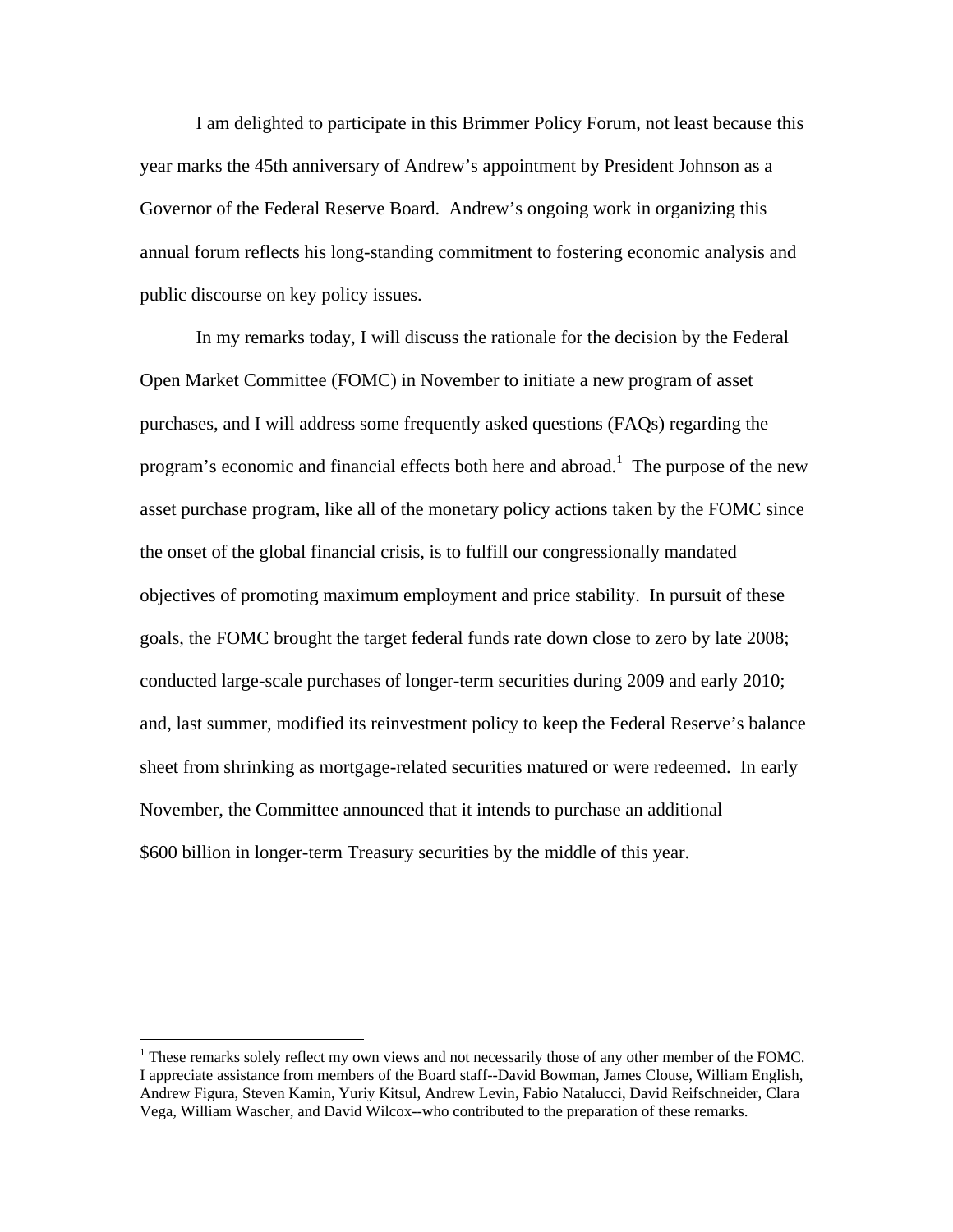### **The Rationale for the Asset Purchase Program**

#### *Macroeconomic Conditions*

To understand the rationale for our asset purchase program, it is helpful to review the evolution of macroeconomic conditions over the past several years. The National Bureau of Economic Research has dated the recession as having begun in December 2007, but the pace of economic contraction accelerated in the wake of the Lehman Brothers collapse in September 2008 and the ensuing disruption to global financial markets. As shown in figure 1, the unemployment rate rose from around 5 percent in the spring of 2008 to about 10 percent by the autumn of 2009 and has stayed well above 9 percent since then. Most observers, including myself, judge this level of unemployment to be much higher than levels consistent with full employment and stable inflation. For example, in a recent Survey of Professional Forecasters conducted by the Federal Reserve Bank of Philadelphia, the median estimate of the current level of structural unemployment--often referred to as the non-accelerating inflation rate of unemployment (NAIRU)--stood at about 5-3/4 percent, implying that the unemployment gap is nearly 4 percentage points.

In addition, a historically large fraction of the unemployed have been out of a job for a very long time. For example, roughly 4 percentage points of today's unemployment rate reflects individuals who have been unemployed for half a year or more. Those who experience an extended period of unemployment face a risk of losing their ability to participate successfully in the workforce, lending additional urgency to the task of reviving the demand for labor.

- 2 -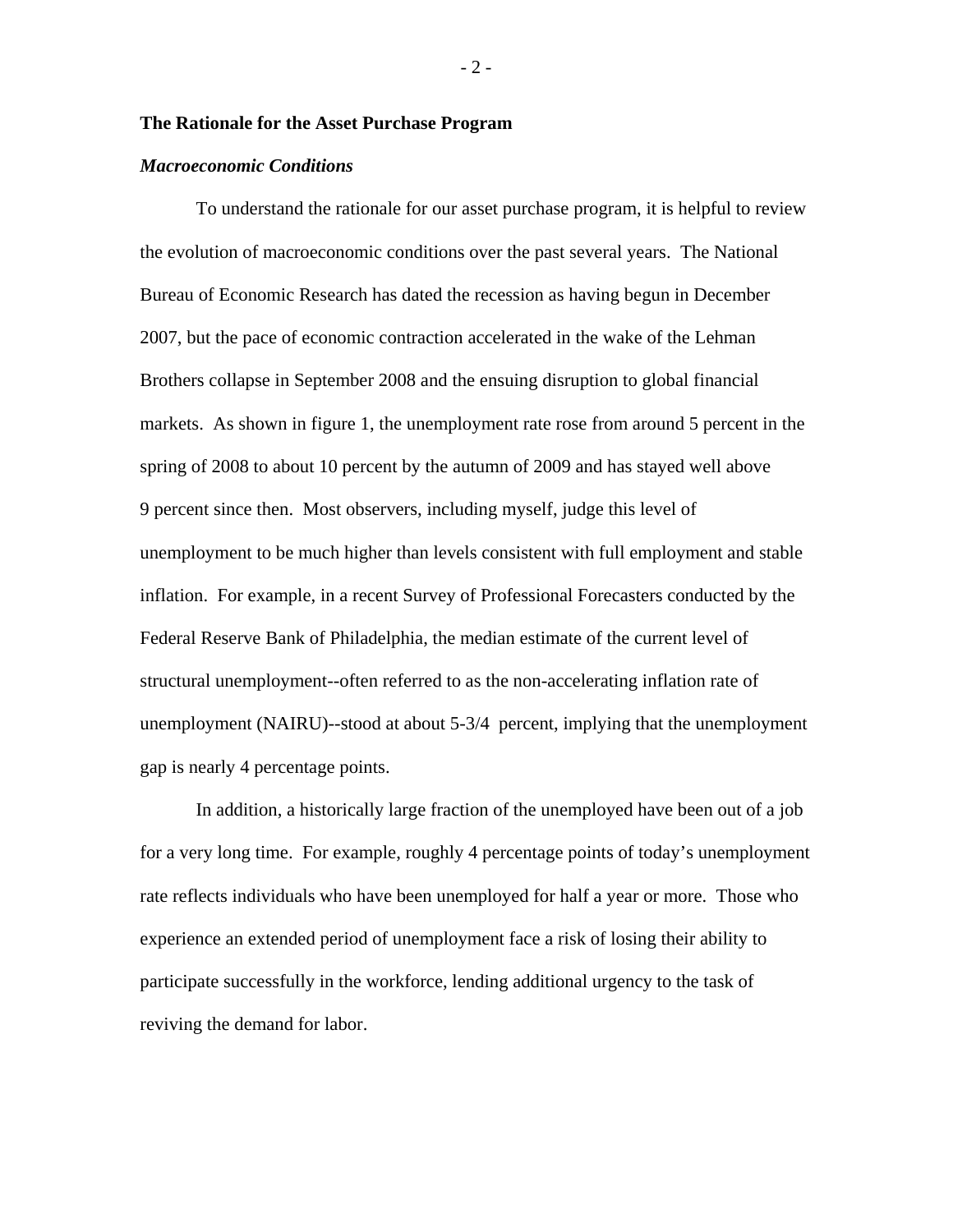Such low rates of resource utilization are typically accompanied by falling inflation. And, indeed, as shown in figure 2, measures of inflation for personal consumption expenditures (PCE) have declined significantly since 2008. For the total PCE inflation rate, the underlying trend is obscured to some extent by large swings in energy prices. However, the downward trend is clearly evident from the evolution of core PCE inflation, which excludes the volatile prices of food and energy. The 12-month change in core PCE prices dropped from about 2-1/2 percent in mid-2008 to around 1-1/2 percent in 2009 and declined further to less than 1 percent by late  $2010<sup>2</sup>$ 

As inflation has trended downward, measures of underlying inflation have fallen somewhat below the levels of about 2 percent or a bit less that most Committee participants judge to be consistent, over the longer run, with the FOMC's dual mandate. In particular, a modest positive rate of inflation over time allows for a slightly higher average level of nominal interest rates, thereby creating more scope for the FOMC to respond to adverse shocks. A modest positive inflation rate also reduces the risk that such shocks could result in deflation, which can be associated with poor macroeconomic performance.

Of course, if incoming information last autumn had been pointing to greater momentum in the prospects for economic growth or to a rapid escalation in inflation, then the case for further monetary policy easing might have seemed less pressing. However, such was not the case. The Federal Reserve publishes a Summary of Economic

 $\overline{a}$ 

- 3 -

 $2$  This downward trend in inflation has not been confined to any specific sectors of the economy, such as housing. For example, the Federal Reserve Bank of Dallas constructs a trimmed-mean rate of PCE inflation by removing the tails of the distribution of monthly price changes for disaggregated spending categories. That measure of underlying inflation has also declined fairly steadily since mid-2008 and dipped slightly below 1 percent last autumn. Moreover, diffusion indexes of price changes--which subtract the percentage of items in the consumption basket with price increases from the percentage of items with price decreases--also fell noticeably over this period, providing further evidence that the decline in inflation has been widespread across many categories of consumer spending.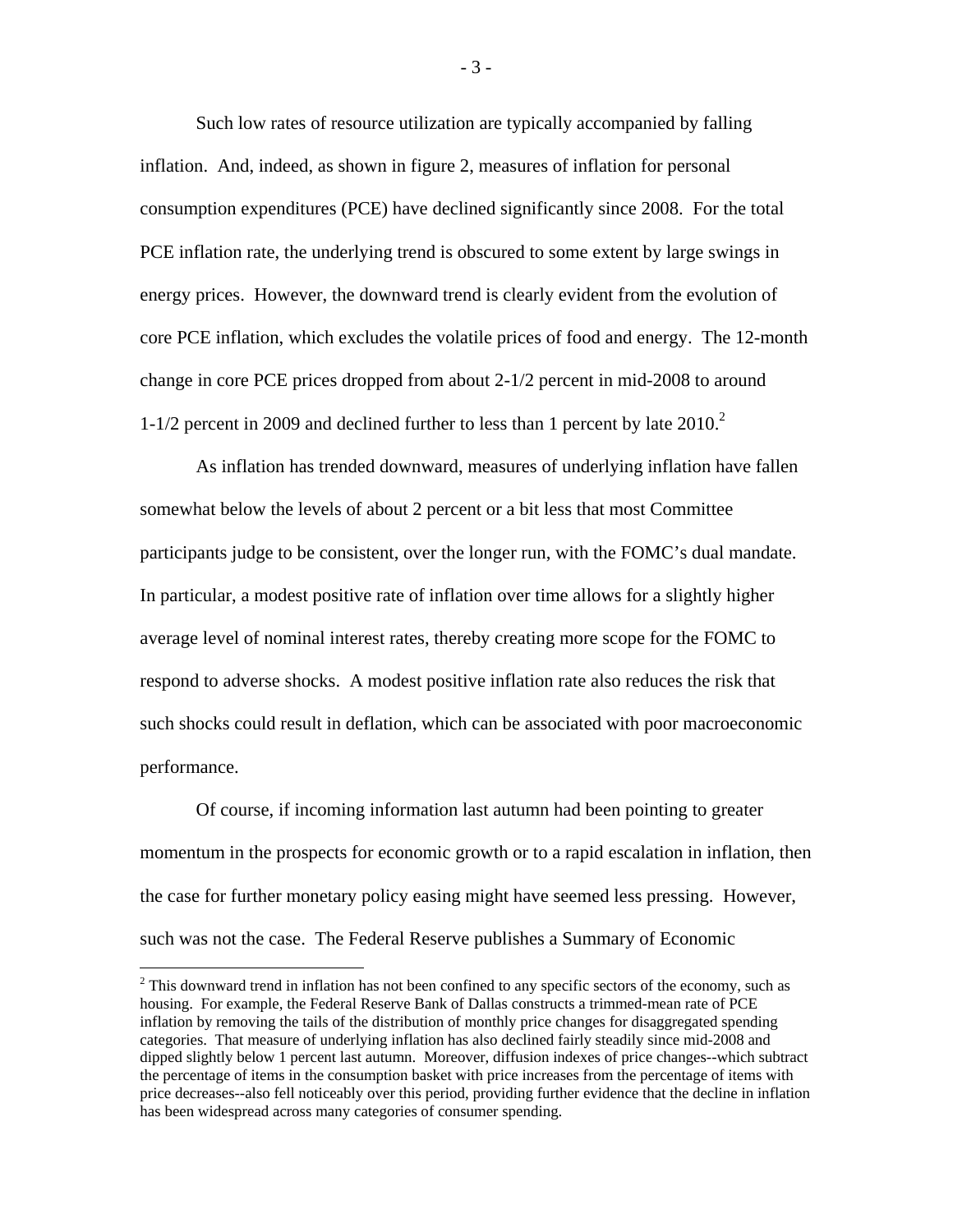Projections (SEP) four times a year in conjunction with the FOMC minutes. As shown in the November SEP, most Committee participants anticipated that the economy would recover only gradually and projected that the unemployment rate would still be at around 8 percent at the end of 2012--an outlook that is shared by most outside forecasters. Similarly, Committee participants generally expected inflation to rise very gradually toward levels consistent with the Federal Reserve's mandate. Moreover, continuing downside risks to the outlook for economic activity and inflation strengthened the case for providing additional monetary policy accommodation, thereby reducing the risk of another downturn in economic activity or a further decline in inflation.

### *The Design of the Asset Purchase Program*

1

In weighing its policy options last autumn, the Committee gave careful consideration to the question of whether further purchases of longer-term Treasury securities were likely to be effective in fostering economic recovery and bringing inflation back up to levels judged to be consistent with the dual mandate.<sup>3</sup> In my judgment, both theoretical analysis and empirical evidence suggested that such purchases could provide effective stimulus by keeping longer-term interest rates lower than they would otherwise be.

The underlying theory, in which asset prices are directly linked to the outstanding quantity of assets, dates back to the early  $1950s<sup>4</sup>$ . For example, in preferred-habitat models, short- and long-term assets are imperfect substitutes in investors' portfolios, and

 $3$  As indicated in the minutes of the November FOMC meeting, the Committee has also considered the potential costs and benefits of setting a peg for a term interest rate. While targeting the yield on a term security could be an effective way to reduce longer-term interest rates, such an approach might require the Federal Reserve to make an open-ended commitment to purchasing longer-term securities.

<sup>4</sup> Examples include Culbertson (1957), Tobin (1958), and Modigliani and Sutch (1966); see also Vayanos and Vila (2009).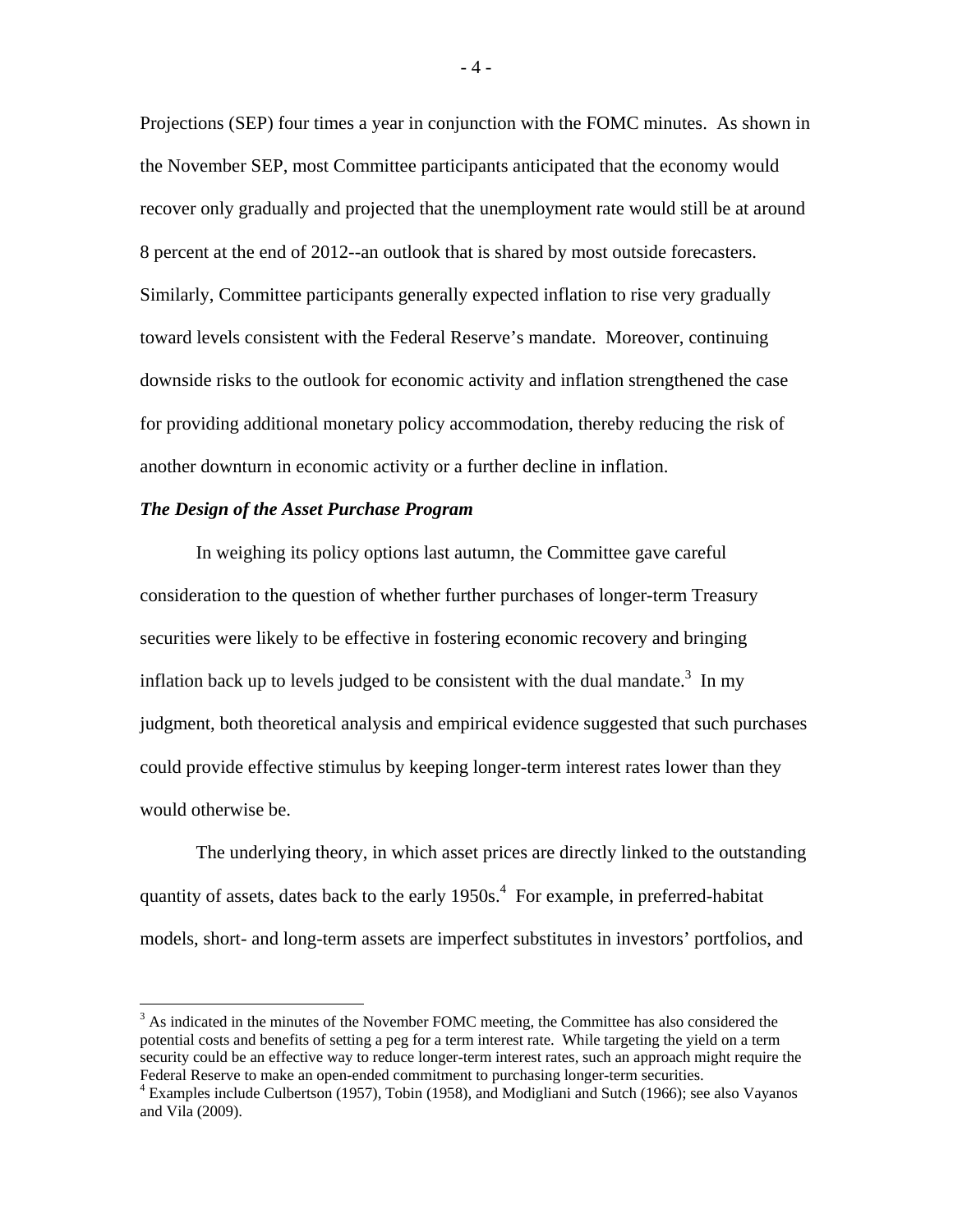the effect of arbitrageurs is limited by their risk aversion or by market frictions such as capital constraints. Consequently, the term structure of interest rates can be influenced by exogenous shocks in supply and demand at specific maturities. Purchases of longerterm securities by the central bank can be viewed as a shift in supply that tends to push up the prices and drive down the yields on those securities.

In the context of such an analytical framework, the effect of an asset purchase program also depends on investors' perceptions of the future path of short-term interest rates as well as their perceptions of the timing and pace of the central bank's eventual unwinding of its asset purchases. Thus, central bank communication may play a key role in influencing the financial market response to such a program.

Recent empirical work provides a rough gauge of the quantitative effects of longer-term securities purchases.<sup>5</sup> For example, event studies have investigated the short-term response of asset prices to announcements by the Federal Reserve and the Bank of England regarding their respective asset purchase programs. And regression analysis has been used to estimate statistical models that embed predictions from a specific theoretical framework.

Table 1 summarizes the response of selected financial variables on four dates associated with the Federal Reserve's first round of asset purchases. On November 25, 2008, the Federal Reserve announced that it would purchase up to \$600 billion in agency mortgage-backed securities (MBS) and agency debt. On December 1, Chairman

 $\overline{a}$ 

- 5 -

<sup>&</sup>lt;sup>5</sup> A burgeoning literature focuses on the experience of asset purchase programs of the Federal Reserve and other central banks; for example, see D'Amico and King (2010); Gagnon, Raskin, Remache, and Sack (2010); Hamilton and Wu (2010); and Joyce, Lasaosa, Stevens, and Tong (2010).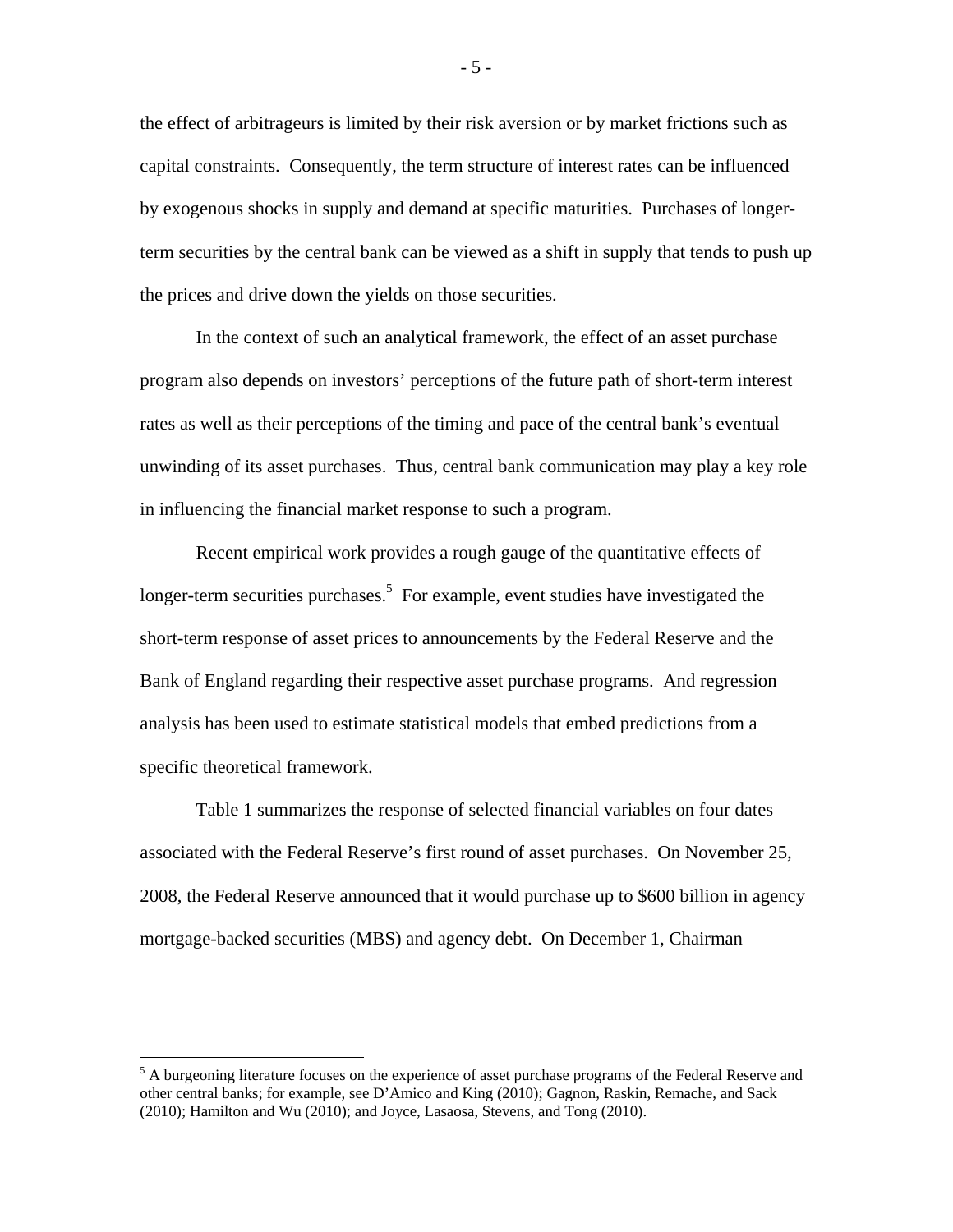Bernanke provided further details in a speech. $6$  On December 16, the program was formally launched by the FOMC.<sup>7</sup> On March 18, 2009, the FOMC announced that the program would be expanded by an additional \$850 billion in purchases of agency MBS and agency debt and \$300 billion in purchases of Treasury securities. As is evident from the table, these announcements were generally associated with a substantial decline in the 10-year Treasury yield and the yield on 10-year Treasury inflation-protected securities (TIPS) as well as in rates on agency MBS and corporate debt.

Turning now to the macroeconomic effects of the Federal Reserve's securities purchases, there are several distinct channels through which these purchases tend to influence aggregate demand, including a reduced cost of credit to consumers and businesses, a rise in asset prices that boosts household wealth and spending, and a moderate change in the foreign exchange value of the dollar that provides support to net exports. The quantitative magnitude of these effects can be gauged using a macroeconometric model such as FRB/US--one of the models developed and maintained by Board staff and used routinely in simulations of alternative economic scenarios.

Figure 3 depicts the results of such a simulation exercise, as reported in a recent research paper by four Federal Reserve System economists.<sup>8</sup> For illustrative purposes, the simulation imposes the assumption that the purchases of \$600 billion in longer-term Treasury securities are completed within about a year, that the elevated level of securities

1

<sup>&</sup>lt;sup>6</sup> See Ben S. Bernanke (2008), "Monetary Policy and Asset Prices Revisited," speech delivered at the Greater Austin Chamber of Commerce, Austin, Tex., December 1,

www.federalreserve.gov/newsevents/speech/bernanke20081201a.htm.

<sup>&</sup>lt;sup>7</sup> The December 2008 FOMC announcement also reported the Committee's decision to reduce the target for the federal funds rate to a range of 0 to 1/4 percent.

<sup>&</sup>lt;sup>8</sup> See Chung and others (2011).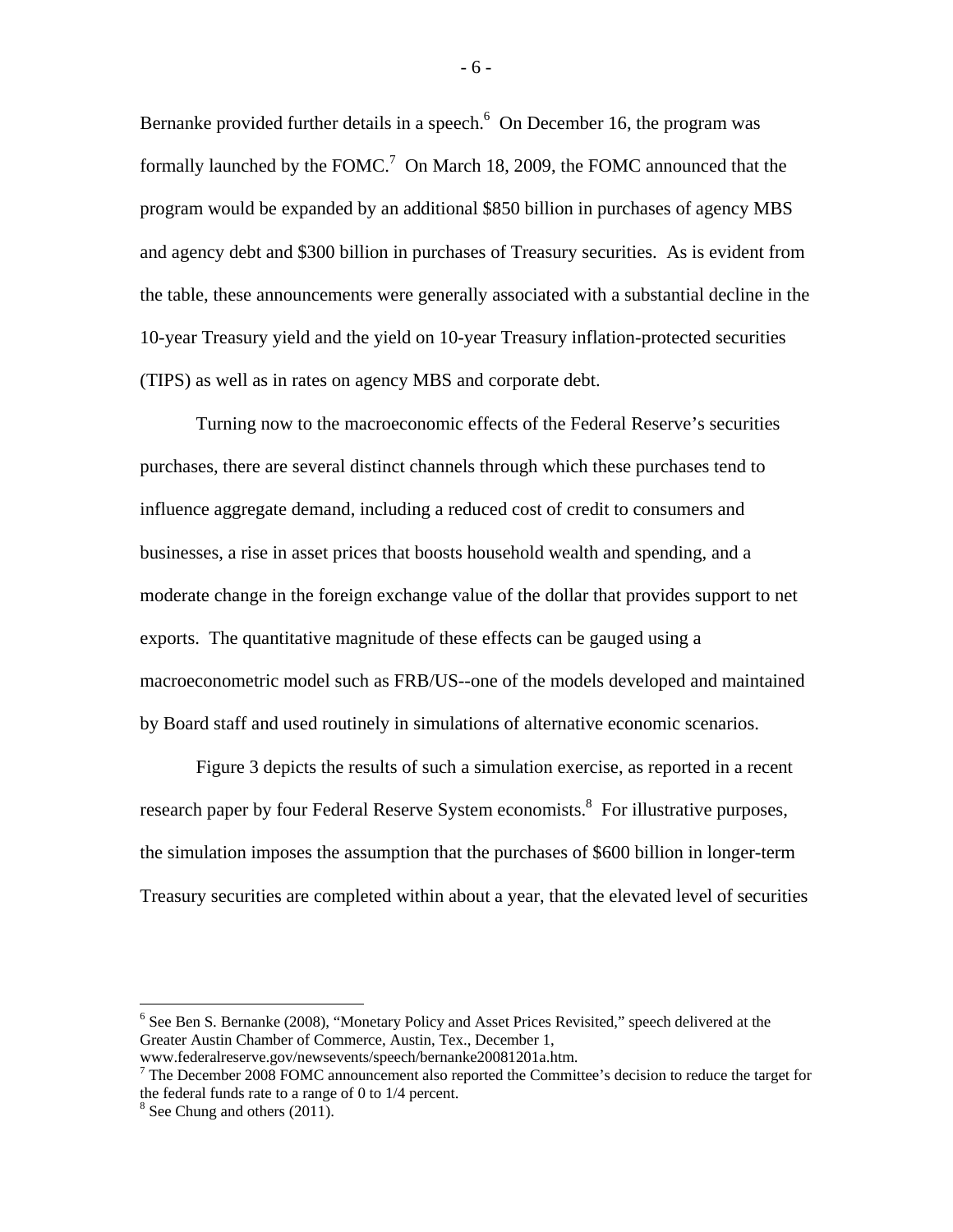holdings is then maintained for about two years, and that the asset position is then unwound linearly over the following five years. $\degree$ 

This trajectory of securities holdings causes the 10-year Treasury yield to decline initially about 1/4 percentage point and then gradually return toward baseline over subsequent years. That path of longer-term Treasury yields leads to a significant pickup in real gross domestic product (GDP) growth relative to baseline and generates an increase in nonfarm payroll employment that amounts to roughly  $700,000$  jobs.<sup>10</sup> It should also be noted that this exercise is performed as a deterministic simulation and hence does not capture the potential benefits of the asset purchase program in mitigating downside risks to economic activity and inflation.

 I would also like to note that the same research paper analyzed the macroeconomic effects of the FOMC's full program of securities purchases, including the first round of purchases that was initiated in late 2008 and early 2009, the modification of the reinvestment policy that was announced last August, and the second round of purchases that was initiated in November. Those simulation results indicate that by 2012, the full program of securities purchases will have raised private payroll employment by about 3 million jobs. Moreover, the simulations suggest that inflation is currently a percentage point higher than would have been the case if the FOMC had never initiated

1

- 7 -

<sup>&</sup>lt;sup>9</sup> In addition, the federal funds rate is assumed to remain unchanged from baseline for several years and then to follow the prescriptions of a simple estimated policy rule; for further details, see Chung and others (2011).

<sup>&</sup>lt;sup>10</sup> The simulation results are reported as deviations from baseline and hence eventually return to zero. In effect, under circumstances in which the baseline path involves a large and relatively persistent unemployment gap, these results can be interpreted as gauging the extent to which the policy stimulus accelerates the pace at which the economy returns to its balanced-growth path with maximum sustainable employment and low, stable inflation.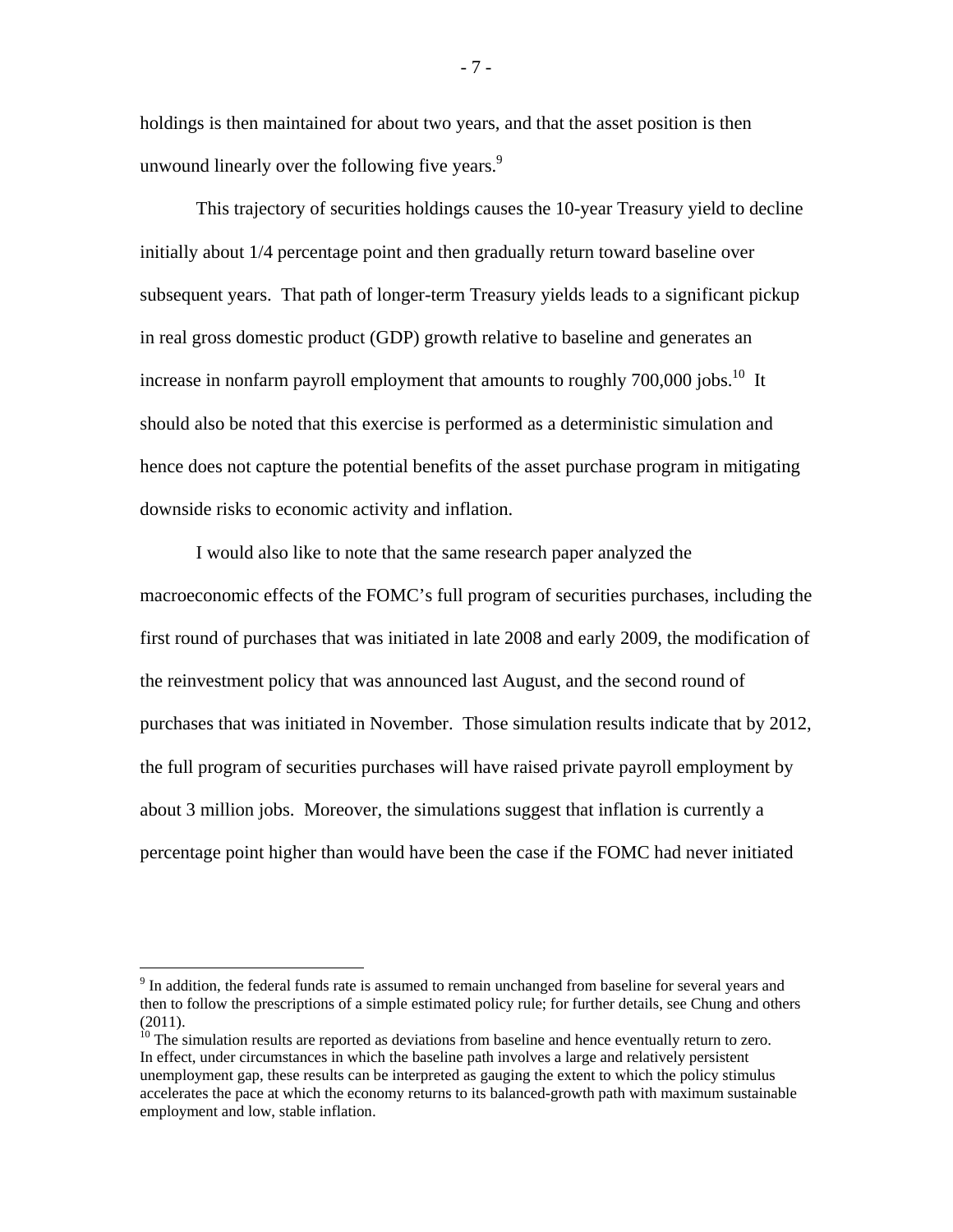any securities purchases, implying that, in the absence of such purchases, the economy would now be close to deflation.<sup>11</sup>

### **Addressing Some FAQs about the Asset Purchase Program**

### *Has the Program Been Effective in Promoting the Economic Recovery?*

 Is the program actually proving effective? My short answer is yes. Table 2 depicts financial market responses during three key phases in the rollout of the program: (1) August 10, 2010, when the FOMC announced that the Federal Reserve would begin reinvesting principal payments on agency MBS and agency debt by purchasing Treasury securities; (2) the period between August 11 and November 2; and (3) November 3, the date on which the FOMC meeting statement announced the commencement of the program.

 As shown in the table, the initiation of the securities purchase program at the November FOMC meeting occasioned only minimal market response. The reason is that it was largely anticipated by investors, having been the subject of extensive public discussions by Federal Reserve officials during late summer and early autumn. Importantly, as expectations of the program gradually became embedded in asset prices during late summer and early autumn, the 10-year TIPS yield dropped nearly 1/2 percentage point over the period between the August and November FOMC meetings; moreover, equity prices rose and corporate bond spreads narrowed. Over that period, of course, asset prices were also responding to economic news and some favorable corporate earnings reports, but the overall pattern of the financial market data bolstered my confidence in the effectiveness of the Federal Reserve's securities purchases in providing additional monetary policy accommodation. Indeed, market rates

 $\overline{a}$ 

- 8 -

 $11$  See Chung and others (2011) for further details.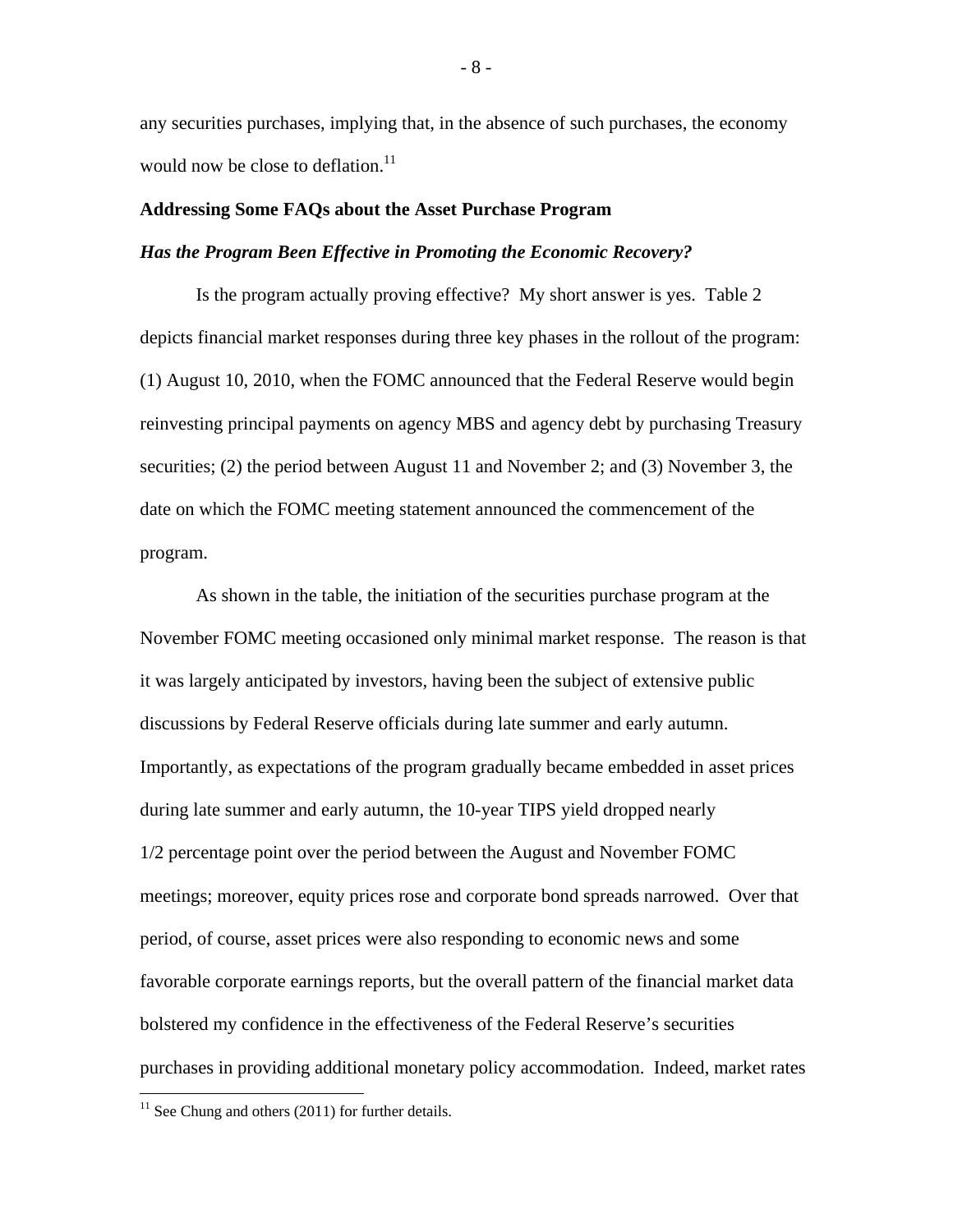might well have backed up significantly following the November FOMC meeting if the Committee had decided not to move ahead with the program.<sup>12</sup>

As shown in figure 4, longer-term Treasury yields have risen substantially over the past couple of months since the FOMC initiated this round of asset purchases. I believe that this increase in Treasury yields likely reflects a number of significant factors, including incoming information suggesting a somewhat stronger economic outlook and the fiscal package that was announced by President Obama in early December and approved by the Congress about two weeks later; that package will not only support economic growth next year but will also increase the amount of federal debt issuance. Also, investors appear to have scaled back their expectations about the extent to which the FOMC will engage in further purchases beyond those already announced; however, the effect of that reassessment on market rates tends to bolster the view that the Federal Reserve's securities purchases do indeed affect yields in the direction indicated by analytical and empirical studies.<sup>13</sup>

### *Will the Asset Purchase Program Lead to Excessive Inflation?*

 $\overline{a}$ 

A concern voiced by some observers is that the asset purchase program will lead to excessive inflation. One rationale for this view is that the economy is currently operating with little slack--that is, an unemployment rate that is not far from the NAIRU. A second rationale is that asset purchases have ballooned the Fed's balance sheet and the supply of bank reserves. I will consider each argument in turn.

- 9 -

 $12$  Consistent with the conjecture that bond yields are affected by expected purchase size, the 30-year Treasury yield increased markedly in the days following the November FOMC meeting, as market participants reportedly revised downward their expectations of the amount of purchases by the Federal Reserve in this maturity sector.

<sup>&</sup>lt;sup>13</sup> The backup in rates may have been amplified by technical factors such as mortgage-related hedging flows and year-end positioning by leveraged investors.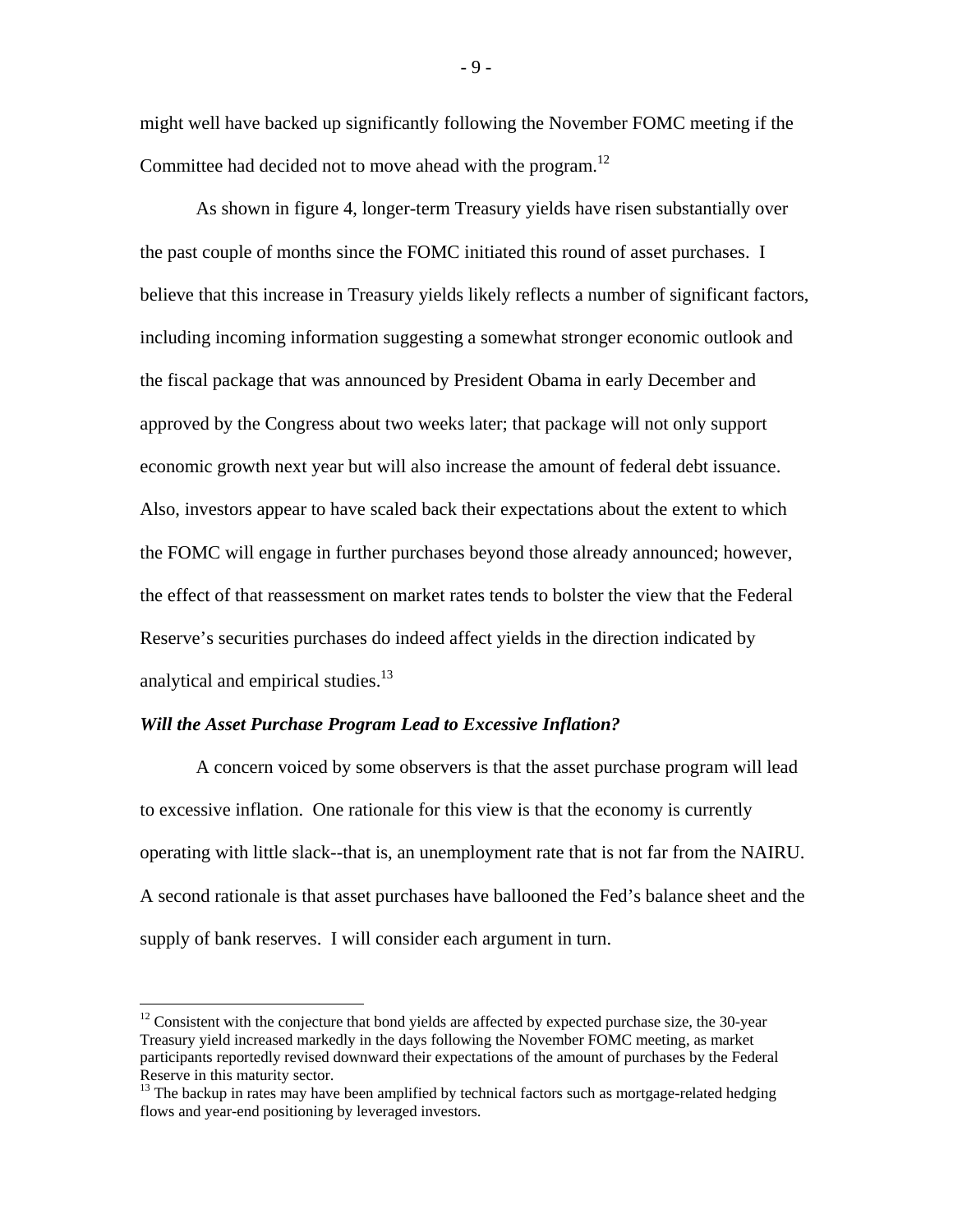*Extent of slack in the economy.* Some proponents of the view that the U.S. economy is operating close to the NAIRU point to an apparent outward shift in the Beveridge curve--the relationship between job vacancies and unemployment--as indicating an increase in the structural level of unemployment. In the simplest framework, movements along a downward sloping Beveridge curve are typically characterized as cyclical movements in labor market conditions, while persistent inward and outward shifts in the curve are frequently attributed to structural forces.

As shown in figure 5, the Beveridge curve appears to have shifted out in recent years. However, the Beveridge curve can shift out for a variety of reasons, including some that are essentially cyclical in nature, so it is important to understand the sources of any shift to assess whether it represents persistent structural forces.

There is some evidence suggesting that structural factors account for a portion of the Beveridge curve's outward shift. In particular, the shift may partly reflect a decline in the efficiency with which unemployed workers are matched to vacant jobs.<sup>14</sup> However, given that the apparent decline in matching efficiency coincided with a large reduction in job vacancies, the two developments may be related. In particular, weak labor demand may be causing the labor market to operate less efficiently than would typically be the case, and matching efficiency may return to normal as demand for workers improves. Indeed, historically, matching efficiency does appear to move back toward its long-run average over time.<sup>15</sup> That said, a persistently high level of long-term unemployment

1

- 10 -

 $14$  On changes in matching efficiency, see Barnichon and Figura (2010) and Davis, Faberman, and Haltiwanger (2010). Possible reasons for a decline in matching efficiency include decreased mobility of workers due to the drop in house prices and a mismatch between the skills demanded by businesses and the skills offered by unemployed workers. On the issue of migration rates and mobility, see Kaplan and Schulhofer-Wohl (2010).

 $15$  See Barnichon and Figura (2010).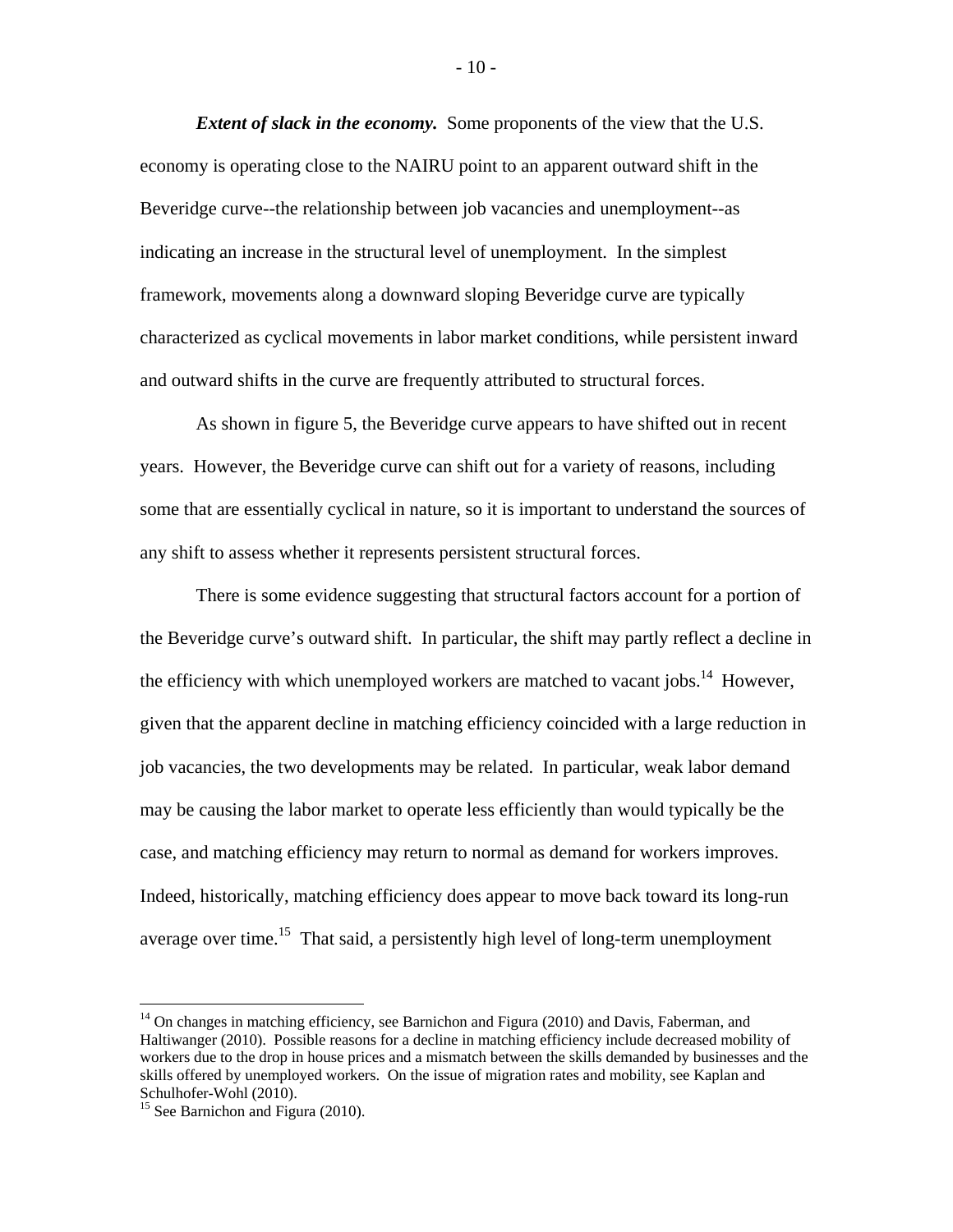could lead to a significant increase in structural unemployment over time as individuals who are out of work for long periods face the erosion of their skills. However, such effects would take time to materialize and, in any event, would argue for aggressive policies to reduce unemployment promptly.

Another portion of the recent outward shift in the Beveridge curve is likely due to increases in the maximum duration of unemployment benefits, which may have induced some unemployed workers to be more selective in the job offers they accept. However, recent research suggests that the increase in unemployment due to extended benefits is probably small relative to the overall increase in unemployment, and, regardless of its magnitude, the influence of extended unemployment benefits will disappear as the economy improves and extended benefits expire.<sup>16</sup>

Moreover, at least some of the recent outward shift in the Beveridge curve appears to reflect cyclical rather than structural influences. For example, vacancies typically adjust more quickly than unemployment to changes in labor demand, causing counterclockwise movements in vacancy-unemployment space that can look like shifts in the Beveridge curve. Indeed, as is evident from the figure, such counterclockwise movements have occurred in most previous recessions.

Finally, it is worth emphasizing that most of the co-movement between unemployment and vacancies in recent years does not appear especially unusual. In particular, low vacancies and elevated layoffs--likely driven by weak labor demand--can account for much of the increase in unemployment that has occurred since mid-2008.<sup>17</sup>

<u>.</u>

<sup>&</sup>lt;sup>16</sup> On the effect of extended unemployment benefits on the unemployment rate, see Kuang and Valleta (2010).

 $17$  Declining demand leads businesses with positive trend growth in employment to reduce vacancies--a movement down the Beveridge curve--and businesses with flat or downwardly trending employment to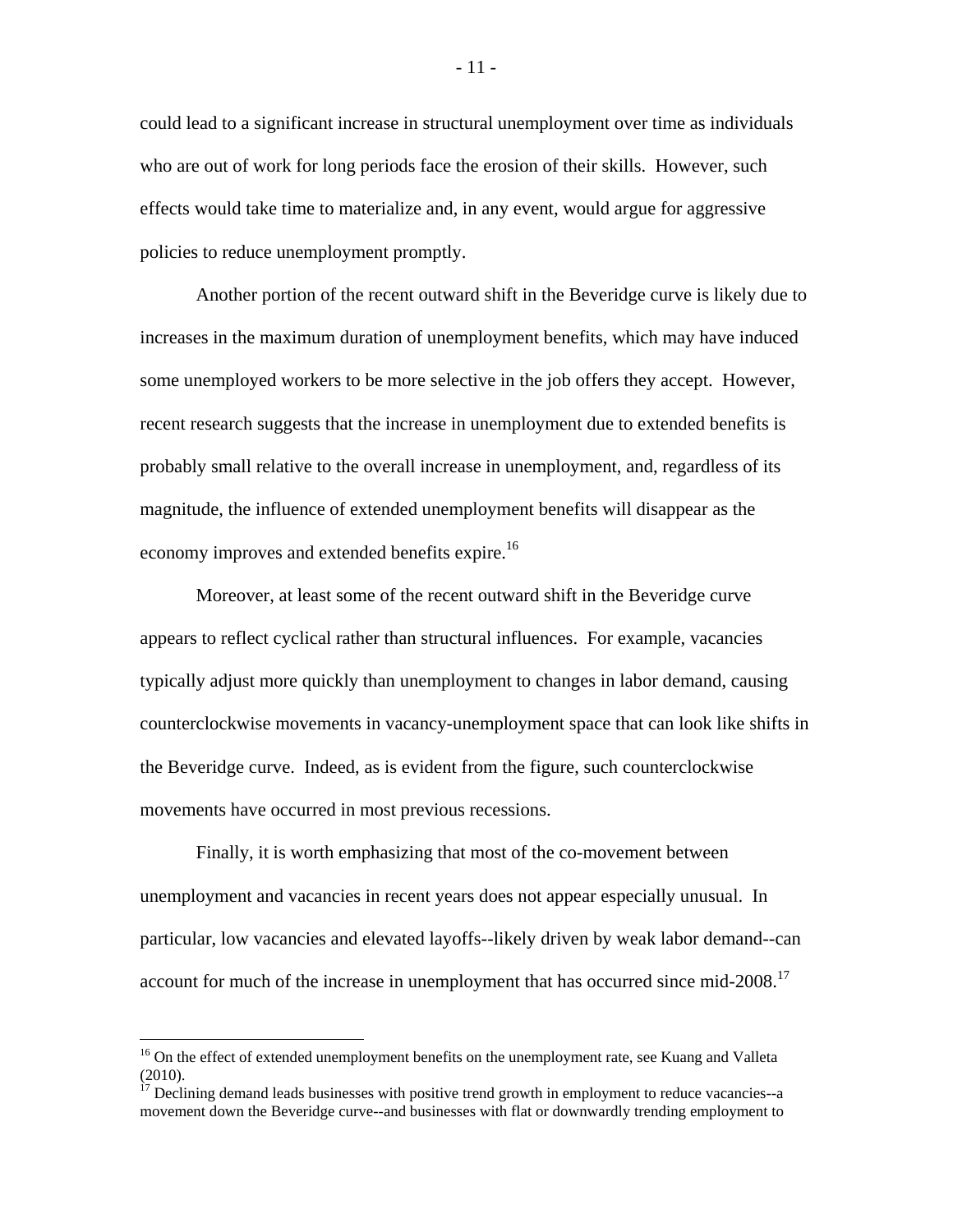This observation is in accord with the recent behavior of inflation, which, as noted above, has trended down over the past three years, consistent with a decline in rates of resource utilization. Likewise, nominal wage growth has fallen noticeably over the past several years and remains quite low.

 In sum, while deficient labor demand may not be the only factor boosting unemployment currently, and while disentangling the various influences on unemployment is not straightforward, weak labor demand appears to be the predominant factor keeping the unemployment rate elevated. This weakness, in turn, implies that current resource utilization is likely well below normal levels, mitigating the risk that the policy stimulus from our asset purchase program will lead to excessive inflation.

*Inflation and bank reserves.* A second reason that some observers worry that the Fed's asset purchase programs could raise inflation is that these programs have increased the quantity of bank reserves far above pre-crisis levels. I strongly agree with one aspect of this argument--the notion that an accommodative monetary policy left in place too long can cause inflation to rise to undesirable levels. This notion would be true regardless of the level of bank reserves and pertains as well in situations in which monetary policy is unconstrained by the zero bound on interest rates. Indeed, it is one reason why the Committee stated that it will review its asset purchase program regularly in light of incoming information and adjust the program as needed to meet its objectives. We recognize that the FOMC must withdraw monetary stimulus once the recovery has taken hold and the economy is improving at a healthy pace. Importantly, the Committee remains unwaveringly committed to price stability and does not seek inflation above the

increase layoffs--an outward shift in the Beveridge curve. For the response of vacancies and layoffs to changes in firm-level employment, see Davis, Faberman, and Haltiwanger (2010).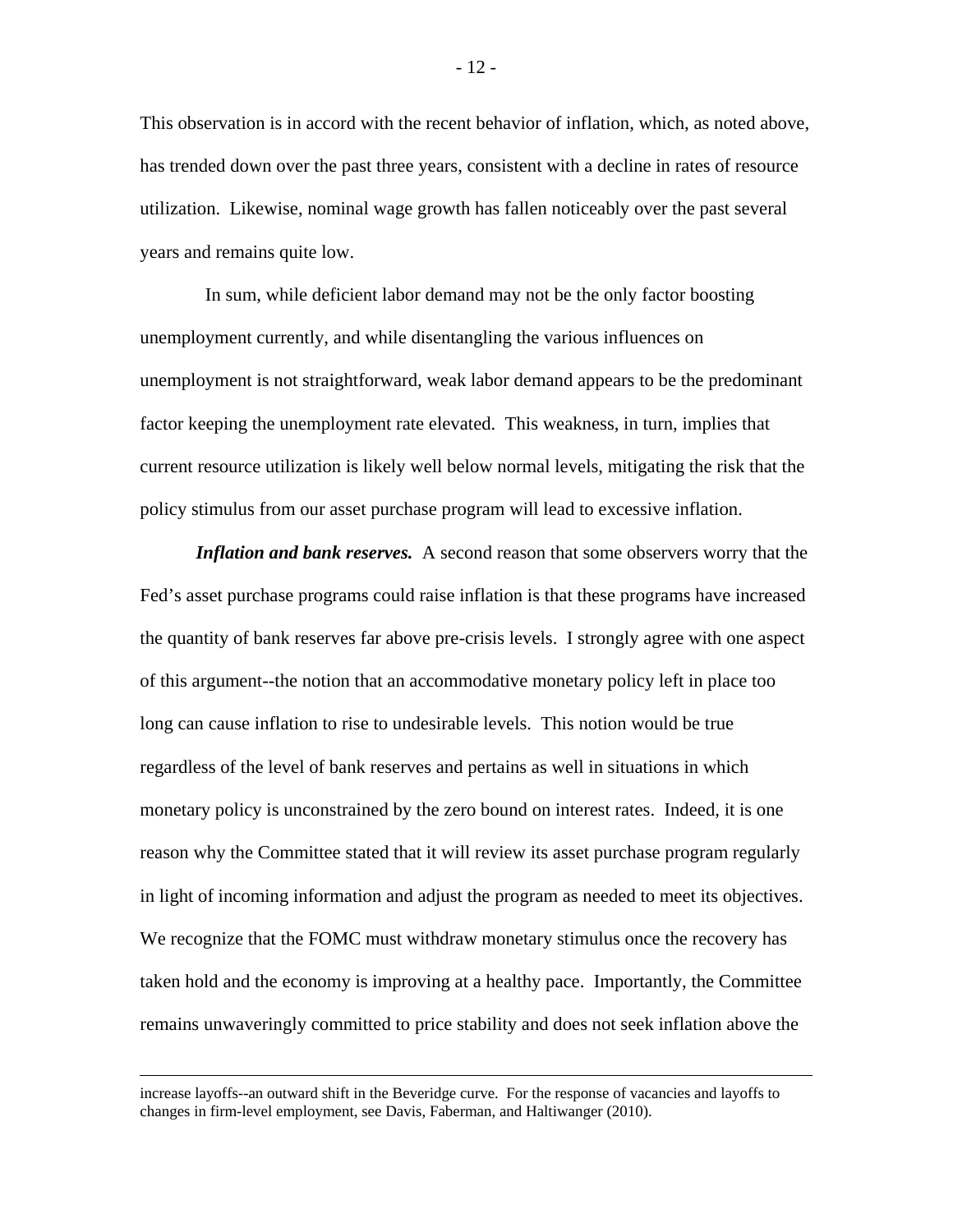level of 2 percent or a bit less than that, which most FOMC participants see as consistent with the Federal Reserve's mandate.

In contrast, I disagree with the notion that the large quantity of reserves resulting from our asset purchases poses some special barrier to removing policy stimulus when the right time comes. The FOMC will be able to increase short-term rates by raising the interest rate that we pay on excess reserves--currently 1/4 percent. That ability will allow us to manage short-term interest rates effectively and thus to tighten policy when needed, even if bank reserves remain high.

Given the very high level of reserve balances, changes in the interest rate on reserves might not be fully reflected in the federal funds rate and other short-term market rates. In that event, the Federal Reserve can use tools it has developed and tested to drain or immobilize bank reserves, thereby enhancing our control over the federal funds rate. To build the capability to drain large quantities of reserves, the Federal Reserve has expanded the range of its counterparties for reverse repurchase operations beyond the primary dealers and has developed the infrastructure necessary to use agency MBS as collateral in such transactions. The Federal Reserve has also put in place a Term Deposit Facility through which it can offer deposits to member institutions that are roughly analogous to the certificates of deposit that these institutions offer to their customers. We have tested both of these tools by conducting several small-scale operations and have the ability to initiate them quickly if needed. The use of reverse repurchase operations and the Term Deposit Facility would allow the Federal Reserve to drain hundreds of billions of dollars of reserves from the banking system should conditions necessitate. We don't think that draining such large amounts of reserves will be necessary for a smooth exit, but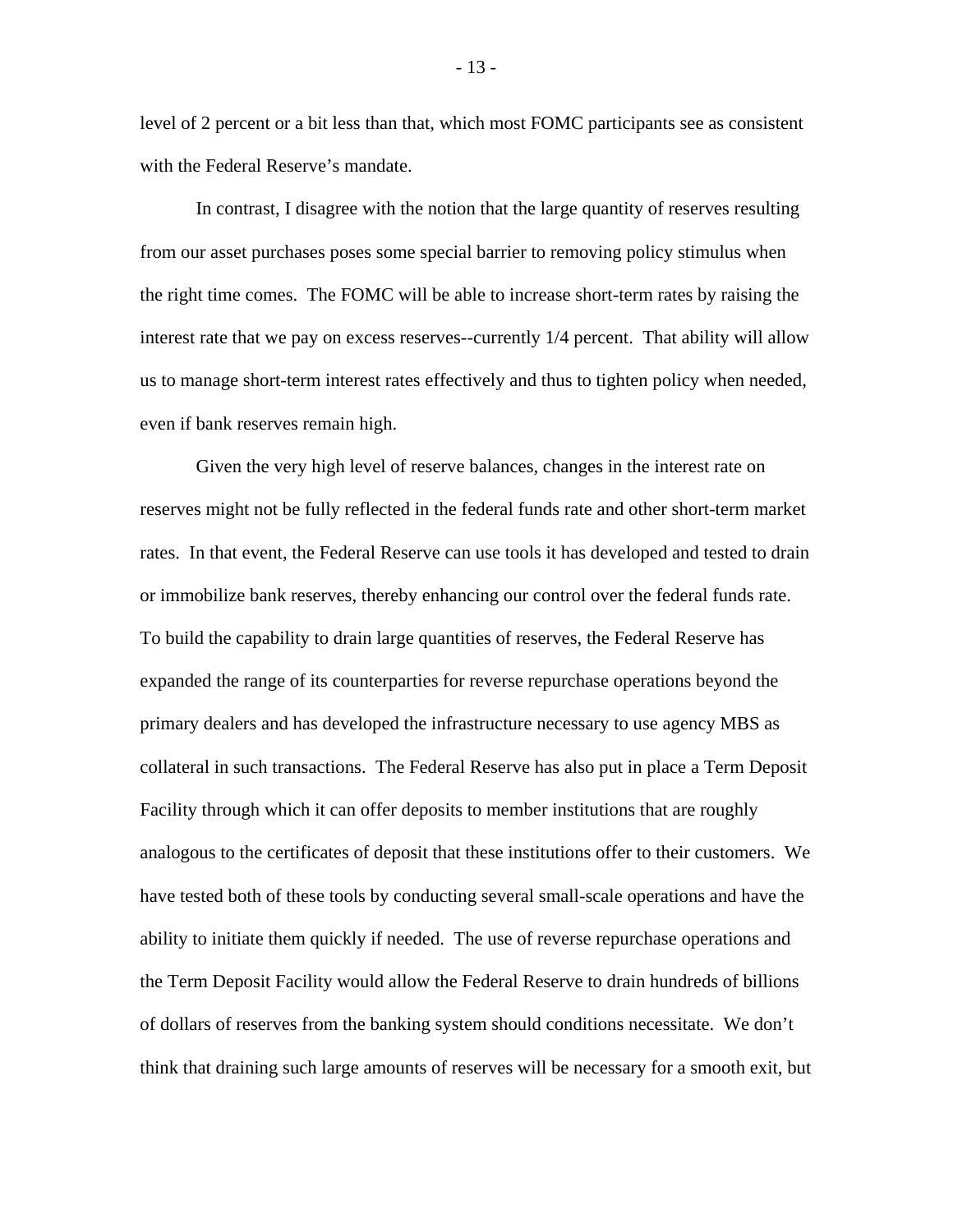it makes sense to be prepared, and hence we have followed this "belt and suspenders" approach.

Finally, we can sell portions of our holdings of MBS, agency debt, and Treasury securities if we determine that doing so is an appropriate way of tightening financial conditions when the time comes. The redemption or sale of securities would have the effect of reducing the size of the Federal Reserve's balance sheet as well as further reducing the quantity of reserves in the banking system. Restoring the size and composition of the balance sheet to a more normal configuration is a longer-term objective of our policies. Any such sales would be at a gradual pace, would be clearly communicated to market participants, and would entail appropriate consideration of economic conditions.

In short, the range of tools we have developed will permit us to raise short-term interest rates and drain large volumes of reserves when it becomes necessary to achieve the policy stance that fosters our macroeconomic objectives--including the objective of maintaining price stability.

#### *Will the Asset Purchase Program Result in Adverse Financial Imbalances?*

The Committee's intention in implementing asset purchases is to hold down the level of longer-term interest rates to make credit more affordable for businesses and households. A reasonable fear is that this process could go too far, encouraging potential borrowers to employ excessive leverage to take advantage of low financing costs and leading investors to accept less compensation for bearing risks as they seek to enhance their rates of return in an environment of very low yields.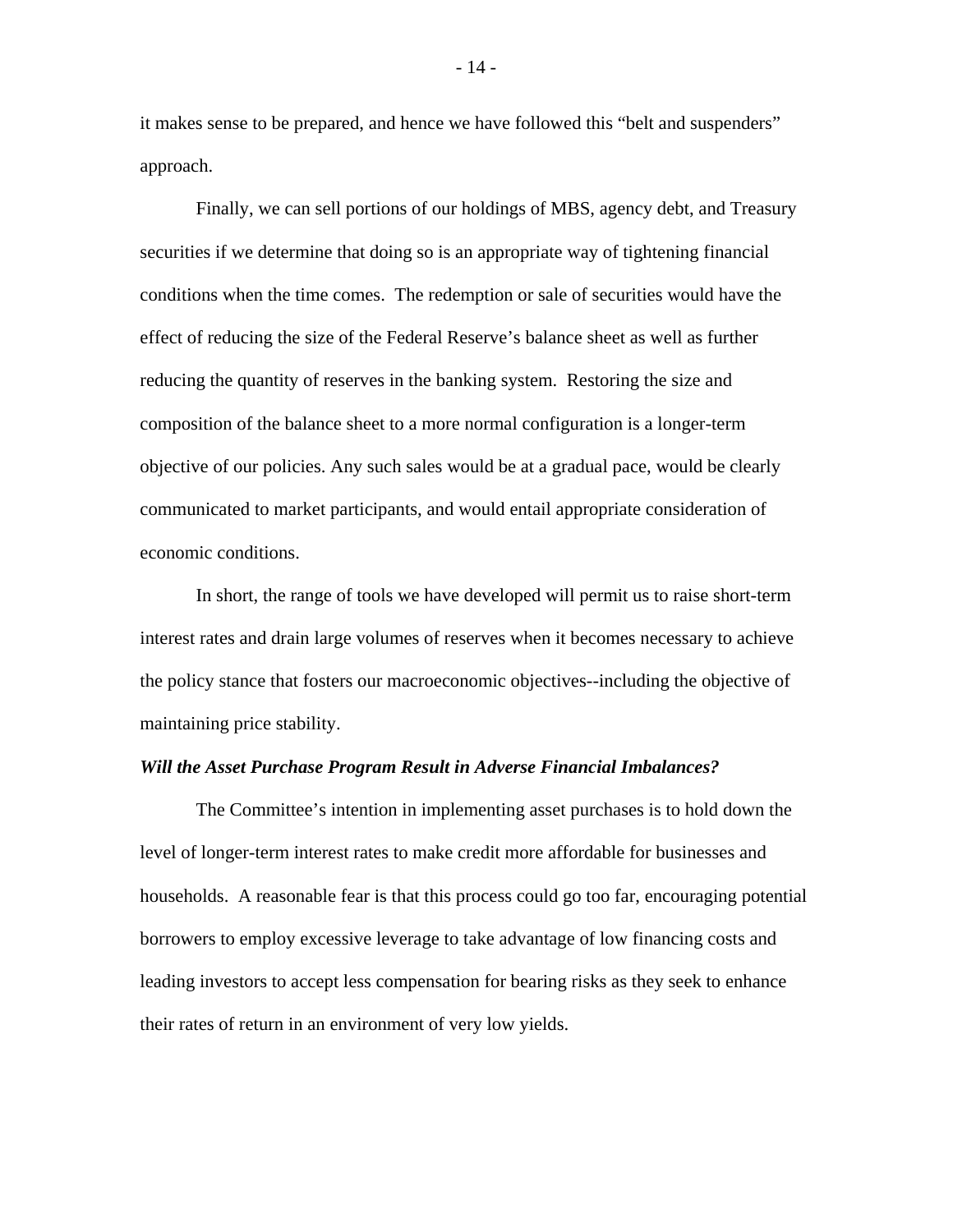This concern deserves to be taken seriously, and the Federal Reserve is carefully monitoring financial indicators for signs of potential threats to financial stability. While there is no single metric we can use to assess these threats, standard financial market indicators do not currently signal significant excesses or imbalances in the United States. In the stock market, for example, price-to-earnings ratios, by some measures, remain below their averages over the past several decades, and other valuation measures also indicate that equity prices are not significantly out of alignment with past norms. In the real estate market, price-to-rent ratios for both residential and commercial real estate are now within a reasonable range of their long-run averages, in contrast to the severe misalignment that occurred prior to the crisis. Again, there is little sign here of imbalances relative to fundamentals, at least if history is used as a guide. In fixedincome markets, narrow risk spreads and risk premiums could be signs of excessive risktaking by investors, and indeed spreads on corporate bonds have dropped dramatically since the financial crisis, as the economic outlook has improved and investor sentiment has picked up. Risk premiums on nonfinancial corporate bonds, as measured by forward spreads far in the future, are relatively low compared with historical norms, although other indicators for this market do not point to overvaluation.

An alternative way to identify imbalances is to focus more directly on measuring credit flows and exposures to credit risk. Extraordinarily rapid credit growth may be a sign that financial institutions are taking greater risks onto their balance sheets. In recent months, nonfinancial corporations have issued large amounts of bonds and syndicated leveraged loans, and banks' provision of consumer credit has shown some signs of reviving. Nonetheless, a portion of the recent corporate issuance has been used to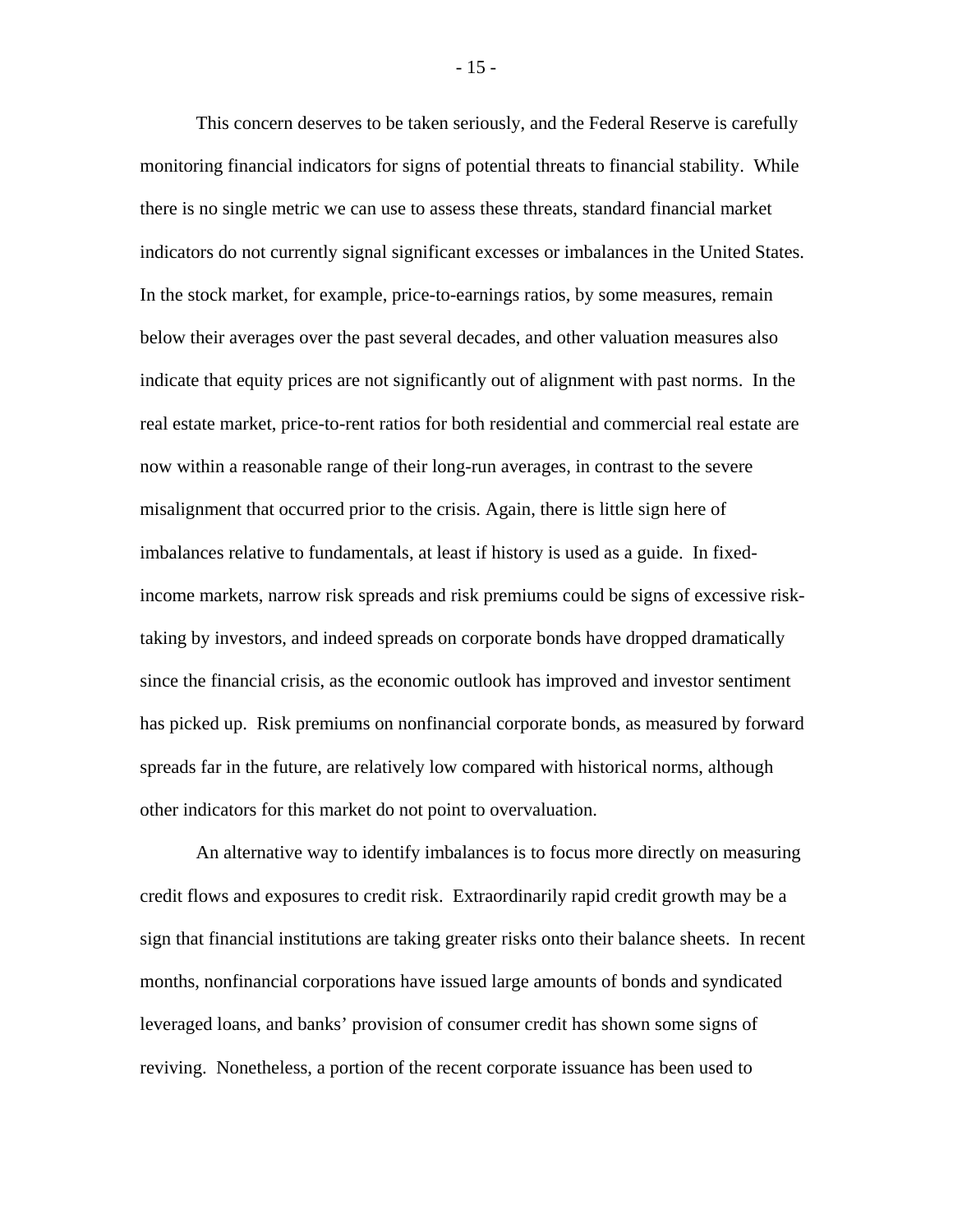refinance existing debt, including leveraged loans; small business lending remains especially weak; and commercial and residential mortgage originations continue to shrink. Thus, there is little evidence that financial institutions are significantly expanding the level of credit and liquidity provided to households and businesses on net. Indeed, given the current very low level of interest rates and the continuation of the economic recovery, credit flows remain stubbornly sluggish.

Of course, such aggregate measures provide only an imperfect picture of overall credit conditions. Another type of evidence comes from surveying market participants about their practices. For bank lending, we have the Federal Reserve's Senior Loan Officer Opinion Survey on Bank Lending Practices, which provides information about changes in supply and demand for bank loans to businesses and households. Recent surveys have indicated that banks have only just begun to reverse the historically large tightening in standards and terms that they implemented in the aftermath of the crisis. In fact, considerably more easing of terms and standards will probably be required before lending conditions return to normal.

To monitor leverage provided by dealers to financial market participants, last June the Federal Reserve launched the Senior Credit Officer Opinion Survey on Dealer Financing Terms. This survey provides information on credit terms and availability of various forms of dealer-intermediated financing, including funding for securities positions and over-the-counter derivatives. The survey results suggest that over the past several months there has been some easing of terms applicable to financing for a range of counterparty types and many types of collateral, as well as an increase in demand from clients to fund most types of securities. These results indicate that the availability and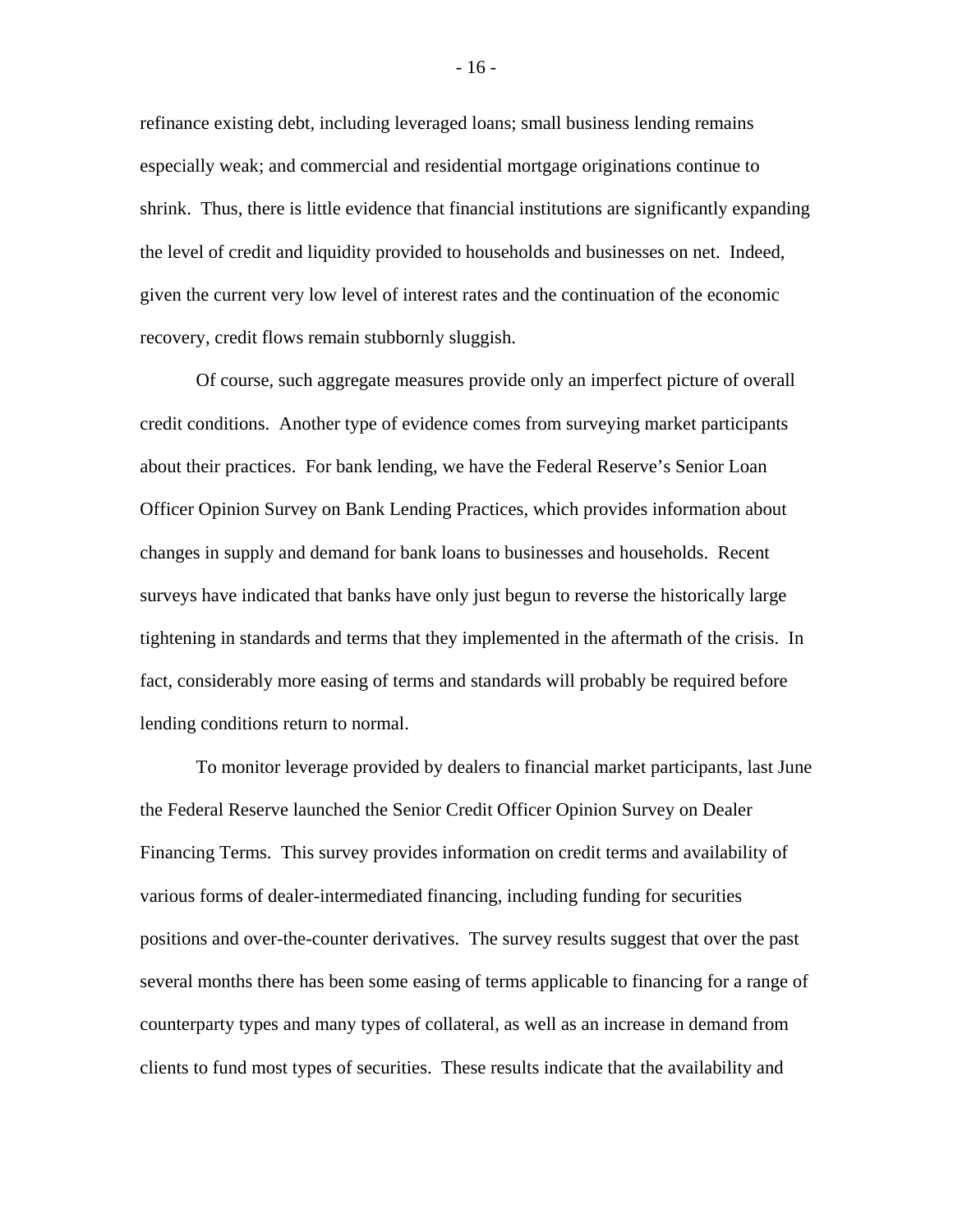use of leverage by nonbank financial institutions increased somewhat last year. Overall, a variety of indicators suggest that leverage generally remains well below the levels reached prior to the financial crisis, but these measures are worth watching closely, and the new survey reflects our strong commitment to developing additional tools for this purpose.

The Federal Reserve is closely monitoring many indicators of financial conditions to better understand the implications of financial market developments for the economy as well as risks to the financial system itself. We are working with other regulators to make the financial system more robust and are attentive in our supervision to developments that may affect systemic risk. If evidence of financial imbalances were to develop, I believe that supervision and regulation should provide the first line of defense so that monetary policy can concentrate on its longstanding goals of price stability and maximum employment. That said, we cannot categorically rule out using monetary policy to address financial imbalances, given the damage that they can cause.

#### *Will the Asset Purchase Program Have Adverse Effects on Foreign Economies?*

 My final FAQ relates to the concerns that some observers have expressed over the potential for the Federal Reserve's asset purchase program to have adverse effects on foreign economies. One specific concern is that these securities purchases might drive down the value of the U.S. dollar, thereby diverting demand from our trading partners. Although purchases of longer-term securities are a less conventional means of conducting monetary policy than the more familiar approach of managing short-term interest rates, the goals and transmission mechanisms are actually very similar, and there is nothing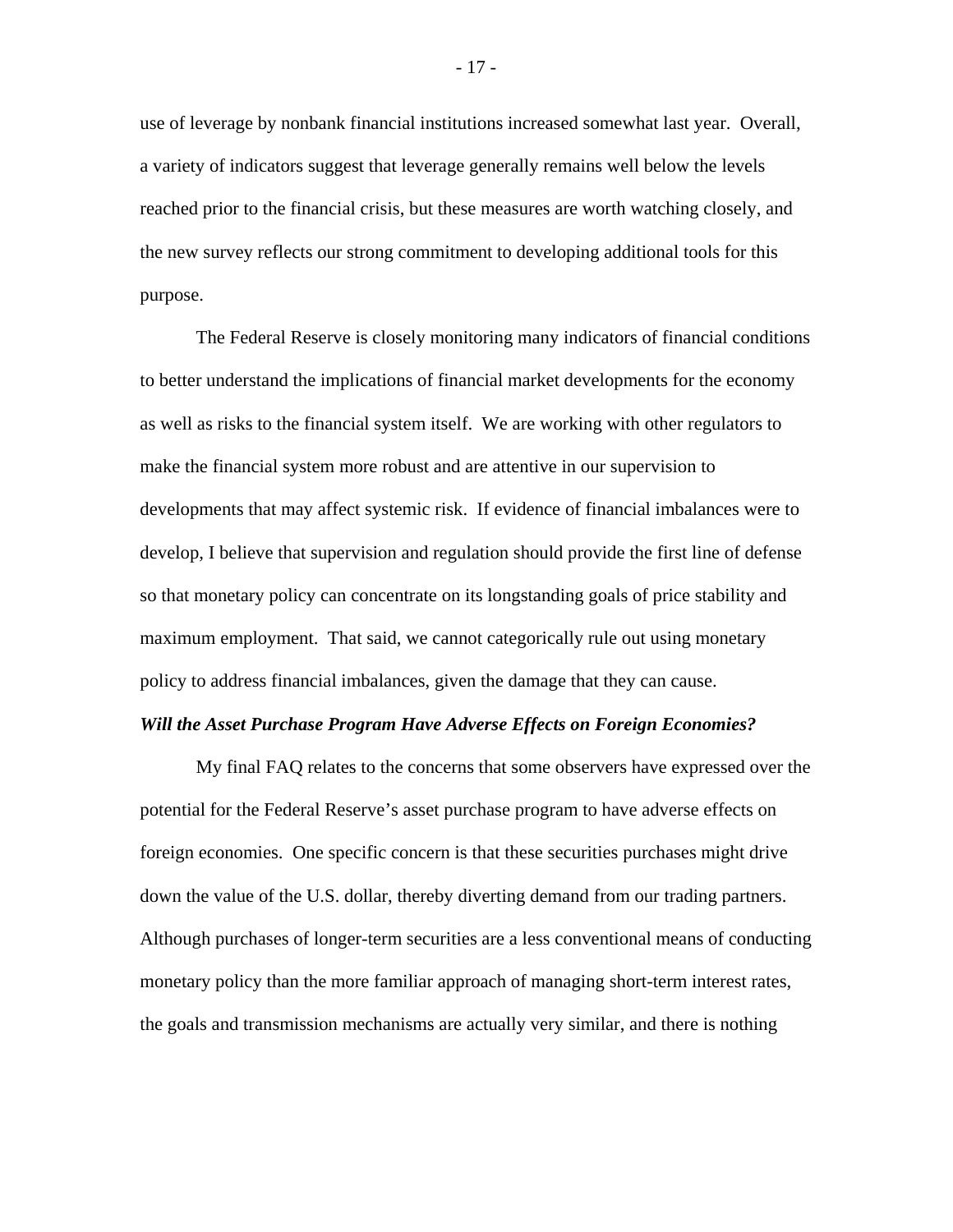special about these asset purchases that would make them especially likely to weigh on the dollar.

 In fact, the evidence available to date suggests that the asset purchases have had only moderate effects on the foreign exchange value of the dollar. This point is illustrated in table 3, which reports the change in U.S. dollar exchange rates against four other currencies (the Canadian dollar, pound sterling, euro, and yen) on each of the four dates referred to in table 1. These movements in exchange rates are not particularly large when compared with the fluctuations that can occur in any given week or month. Indeed, as shown in figure 6, these exchange rate movements are very modest in the broader context of developments over the past several years.

 A related concern raised by some observers is that the Federal Reserve's asset purchases may induce excessive capital inflows to emerging market economies (EMEs)- inflows that in turn could put unwelcome upward pressure on the currencies of those EMEs and perhaps even contribute to asset price bubbles. As shown in figure 7, net private capital flows to Latin American and Asian EMEs (reported as a share of the aggregate GDP of those EMEs) were substantial in the second half of 2009 and the first half of 2010 but were not obviously outsized compared with levels prior to the crisis.<sup>18</sup> A similar pattern is evident in figure 8, which depicts the net inflows since 2007 into mutual funds investing in EME bonds and equities. In each case, the strong inflows over the past year or so reflect a recovery in the wake of the large outflows that occurred during the crisis. In fact, the stock of claims on EMEs has only returned to its pre-crisis trend.

1

 $18$  For the purposes of this discussion, the EMEs comprise Argentina, Brazil, Chile, China, Colombia, Hong Kong, India, Indonesia, Malaysia, Mexico, the Philippines, Singapore, South Korea, Taiwan, Thailand, and Venezuela.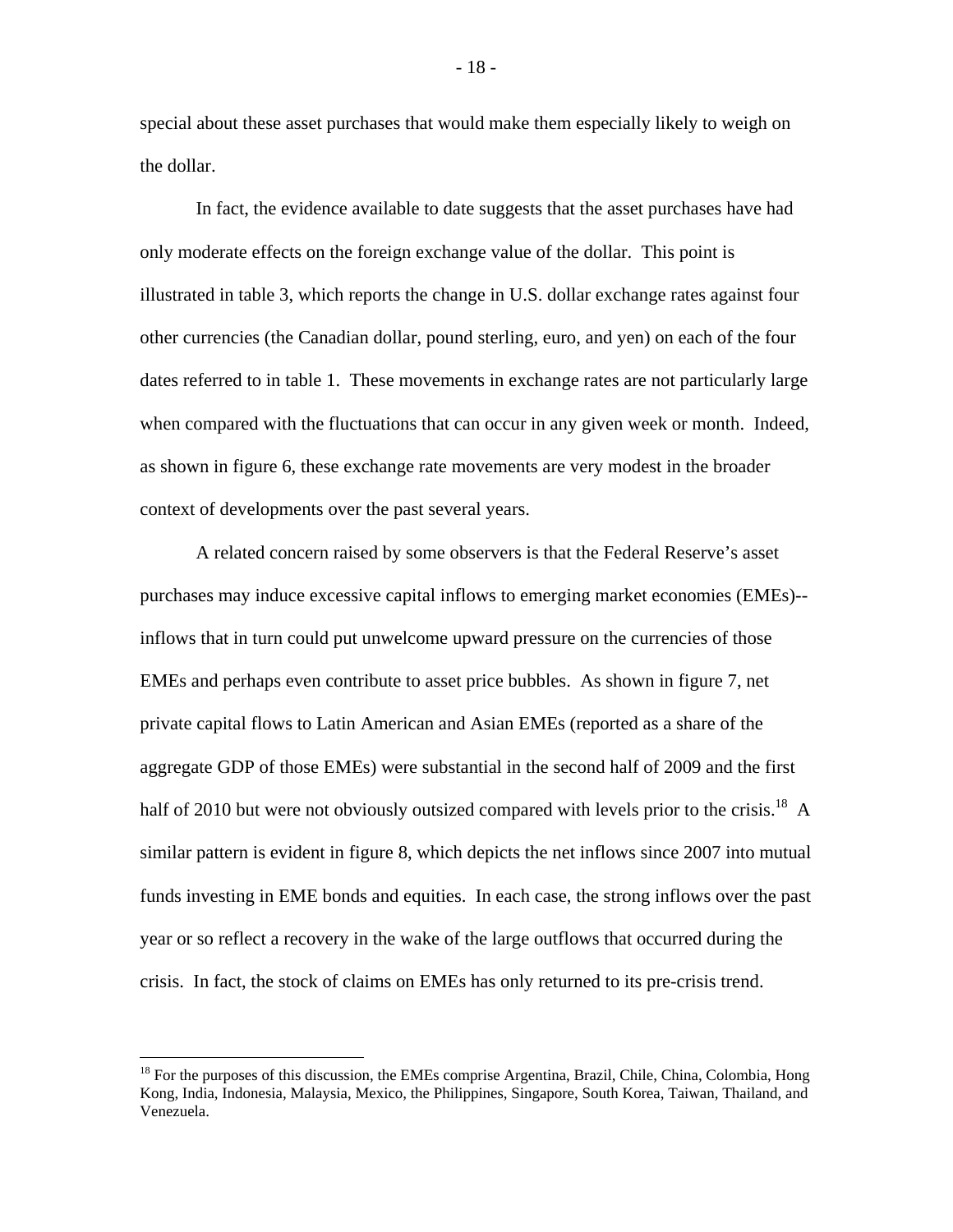Accommodative monetary policies in the advanced economies, including the Federal Reserve's asset purchases, have likely played some role in widening interest rate differentials and encouraging capital flows to EMEs. But this role should not be exaggerated. Other factors--including a reversal of the capital outflows from EMEs during the financial crisis and the EMEs' longer-term favorable growth prospects--likely have also been important. Moreover, it would be a mistake to portray these capital flows as an unmitigated negative for the EMEs. A rebalanced global economy in which EMEs depend more on domestic demand for their growth will likely involve ultimately stronger and more sustained capital flows to these economies.

 Finally, I would like to comment on the critique that our asset purchase program is meant to promote U.S. growth at the expense of other nations by depreciating the dollar and enhancing U.S. competitiveness. That argument ignores the fact that stimulating growth in the United States is also likely to boost our demand for foreign goods and promote growth abroad. This effect will provide an important offset to the other implication of U.S. monetary stimulus that I discussed earlier--that it may lead to moderate movements in the foreign exchange value of the dollar that tend to lower U.S. demand for foreign goods. Whether foreign demand is ultimately boosted or diminished by U.S. monetary policy depends on the relative sizes of these two effects and is ultimately an empirical question.<sup>19</sup> However, given the moderate exchange rate effects that we believe the Federal Reserve's asset purchases have had, it seems likely to me that, as seems to be the case with conventional monetary easing achieved by lowering interest rates, our decision to purchase assets will not hinder foreign growth. In particular, given

1

 $19$  Kim (2001), Canova (2005), and Uribe and Yue (2006), among others, find that U.S. monetary stimulus affects aggregate output in emerging market and advanced foreign economies positively.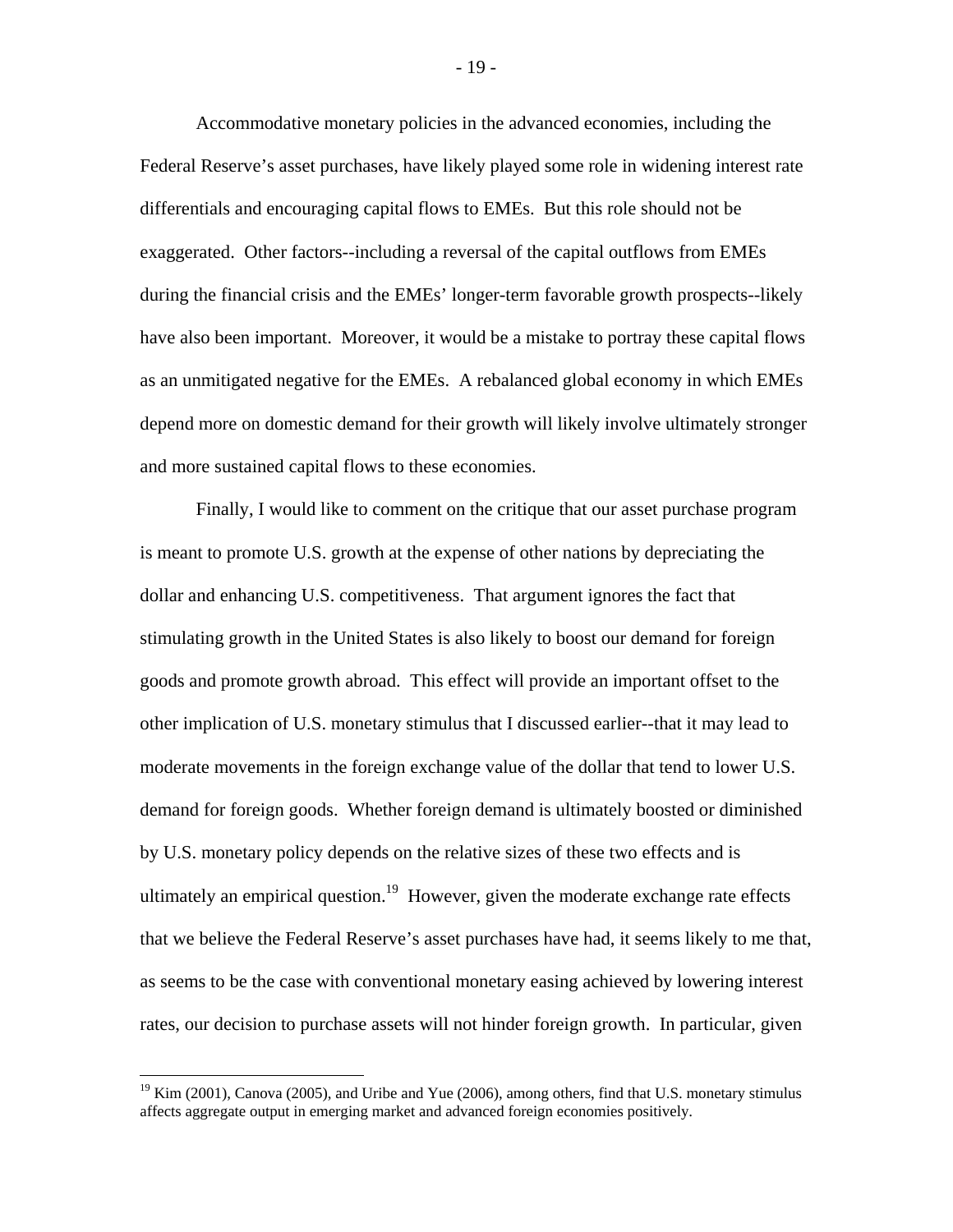the importance of the United States in the global economy, it is hard to believe that any foreign country would gain if our economy were to fall back into another recession. Over the longer term, the health and vitality of the global economy will depend importantly on the sustained, vigorous recovery in the United States that our asset purchase program is intended to support.

### **Conclusion**

 In closing, let me reiterate that the program of asset purchases initiated by the Federal Open Market Committee in November is intended to support economic recovery from an exceptionally deep recession and to restore inflation to, but not above, levels that FOMC participants consider consistent with price stability. It will not be a panacea, but I believe it will be effective in fostering maximum employment and price stability.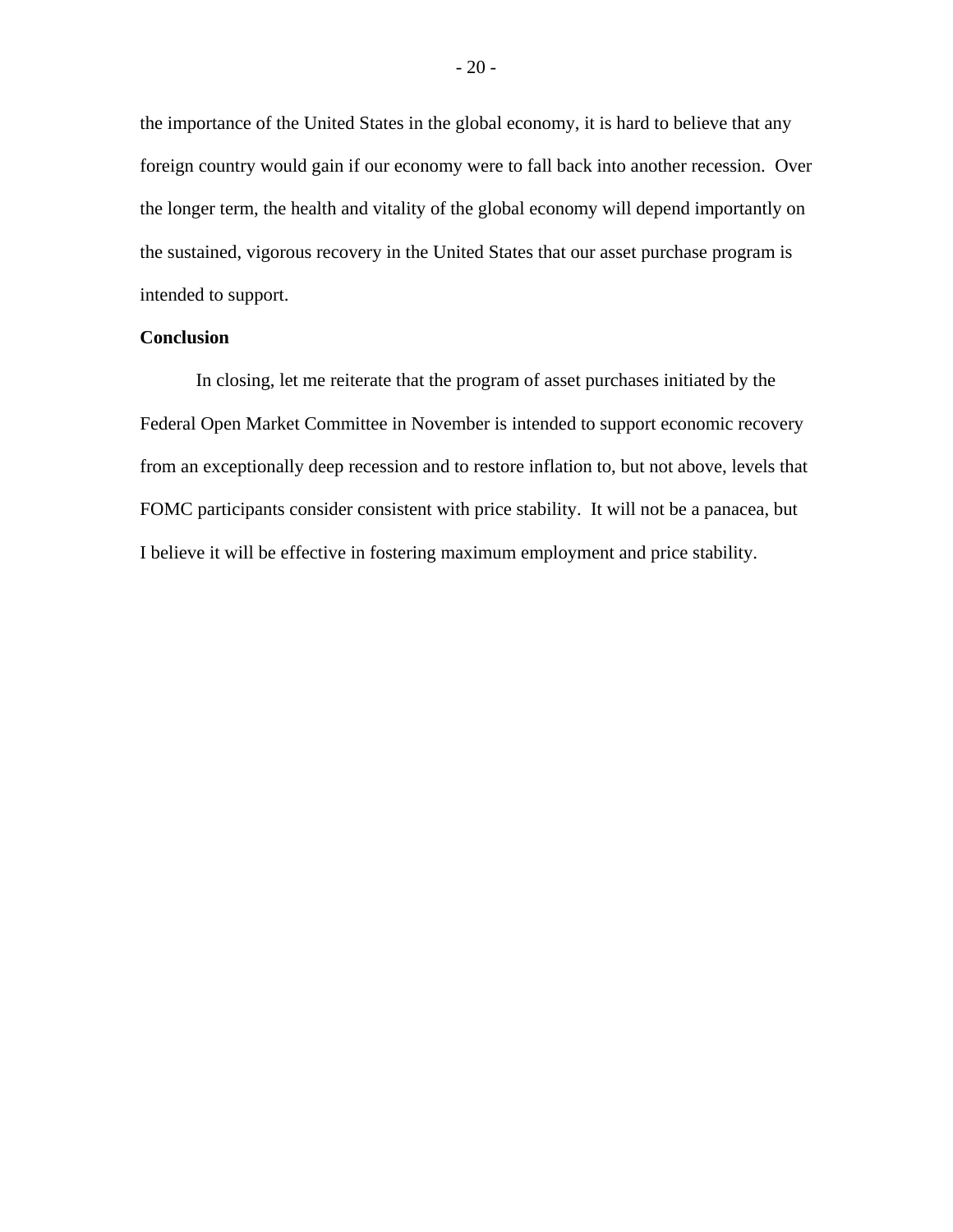### **References**

- Barnichon, Regis, and Andrew Figura (2010). "What Drives Movements in the Unemployment Rate? A Decomposition of the Beveridge Curve," Finance and Economics Discussion Series 2010-148. Washington: Board of Governors of the Federal Reserve System, September, www.federalreserve.gov/Pubs/feds/2010/201048/201048pap.pdf.
- Canova, Fabio (2005). "The Transmission of U.S. Shocks to Latin America," *Journal of Applied Econometrics,* vol*.* 20 (2), pp. 229-51.
- Chung, Hess, Jean-Philippe Laforte, David Reifschneider, and John C. Williams (2011). "Have We Underestimated the Probability of Hitting the Zero Lower Bound?" Working Paper 2011-01. San Francisco: Federal Reserve Bank of San Francisco, January.
- Culbertson, John M. (1957). "The Term Structure of Interest Rates," *Quarterly Journal of Economics*, vol. 71 (November), pp. 485-517.
- D'Amico, Stefania, and Thomas B. King (2010). "Flow and Stock Effects of Large-Scale Treasury Purchases," Finance and Economics Discussion Series 2010-52, Washington: Board of Governors of the Federal Reserve System, September, www.federalreserve.gov/pubs/feds/2010/201052/201052abs.html**.**
- Davis, Steven J., R. Jason Faberman, and John C. Haltiwanger (2010). "The Establishment-Level Behavior of Vacancies and Hiring," NBER Working Paper Series 16265. Cambridge, Mass.: National Bureau of Economic Research, August, available at www.nber.org/papers/w16265.
- Gagnon, Joseph, Matthew Raskin, Julie Remache, and Brian Sack (2010). "Large-Scale Asset Purchases by the Federal Reserve: Did They Work?" Staff Report No. 441. New York: Federal Reserve Bank of New York, March, available at www.ny.frb.org/research/staff\_reports/sr441.html.
- Hamilton, James D., and Jing (Cynthia) Wu (2010). "The Effectiveness of Alternative Monetary Policy Tools in a Zero Lower Bound Environment," working paper. San Diego: University of California, San Diego, August (revised October), available at www.bos.frb.org/RevisitingMP/papers/Hamilton.pdf.
- Joyce, Michael, Ana Lasaosa, Ibrahim Stevens, and Matthew Tong (2010). "The Financial Market Impact of Quantitative Easing," Working Paper 393. London: Bank of England, July (revised August), available at www.bankofengland.co.uk/publications/workingpapers/wp393.pdf.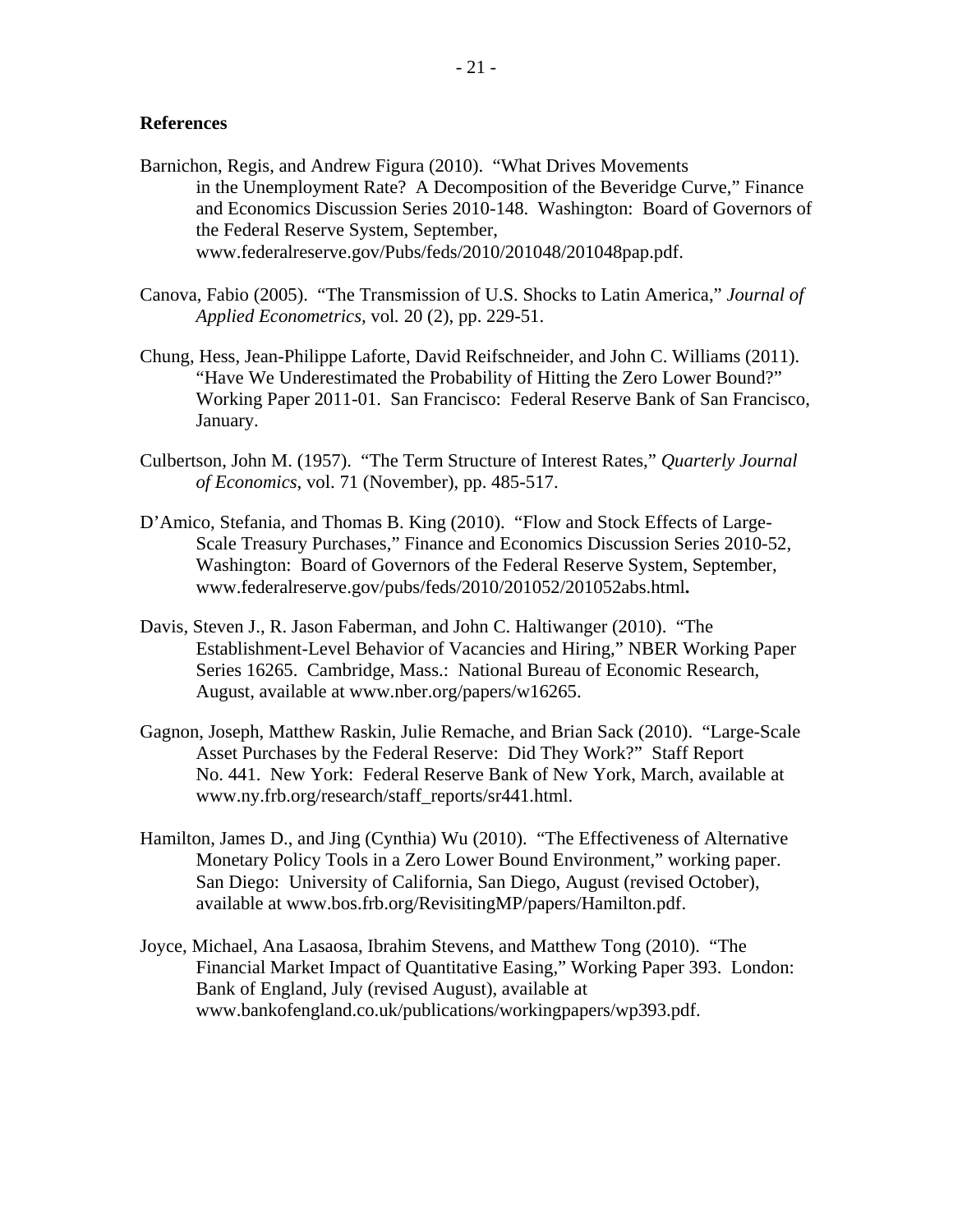- Kaplan, Greg, and Sam Schulhofer-Wohl (2010). "Interstate Migration Has Fallen Less than You Think: Consequences of Hot Deck Imputation in the Current Population Survey," NBER Working Paper Series 16536. Cambridge, Mass.: National Bureau of Economic Research, November, available at www.nber.org/papers/w16536.
- Kim, Soyoung (2001). "International Transmission of U.S. Monetary Policy Shocks: Evidence from VAR's," *Journal of Monetary Economics*, vol. 48 (October), pp. 339-72.
- Kuang, Katherine, and Rob Valleta (2010). "Extended Unemployment and UI Benefits," Federal Reserve Bank of San Francisco, *FRBSF Economic Letter*, 2010-10, April 19, available at www.frbsf.org/publications/economics/letter/2010/el2010- 12.html.
- Modigliani, Franco, and Richard Sutch (1966). "Innovations in Interest Rate Policy," *American Economic Review,* vol. 56 (March), pp. 178-97.
- Tobin, James (1958). "Liquidity Preference as Behavior towards Risk," *Review of Economic Studies*, vol*.* 25 (February), pp. 65-86.
- Uribe, Martin, and Vivian Z. Yue (2006). "Country Spreads and Emerging Countries: Who Drives Whom?" *Journal of International Economics,* vol. 69 (June), pp. 6-36.
- Vayanos, Dimitri, and Jean-Luc Vila (2009). "A Preferred-Habitat Model of the Term Structure of Interest Rates," NBER Working Paper Series 15487. Cambridge, Mass.: National Bureau of Economic Research, November, available at www.nber.org/papers/w15487.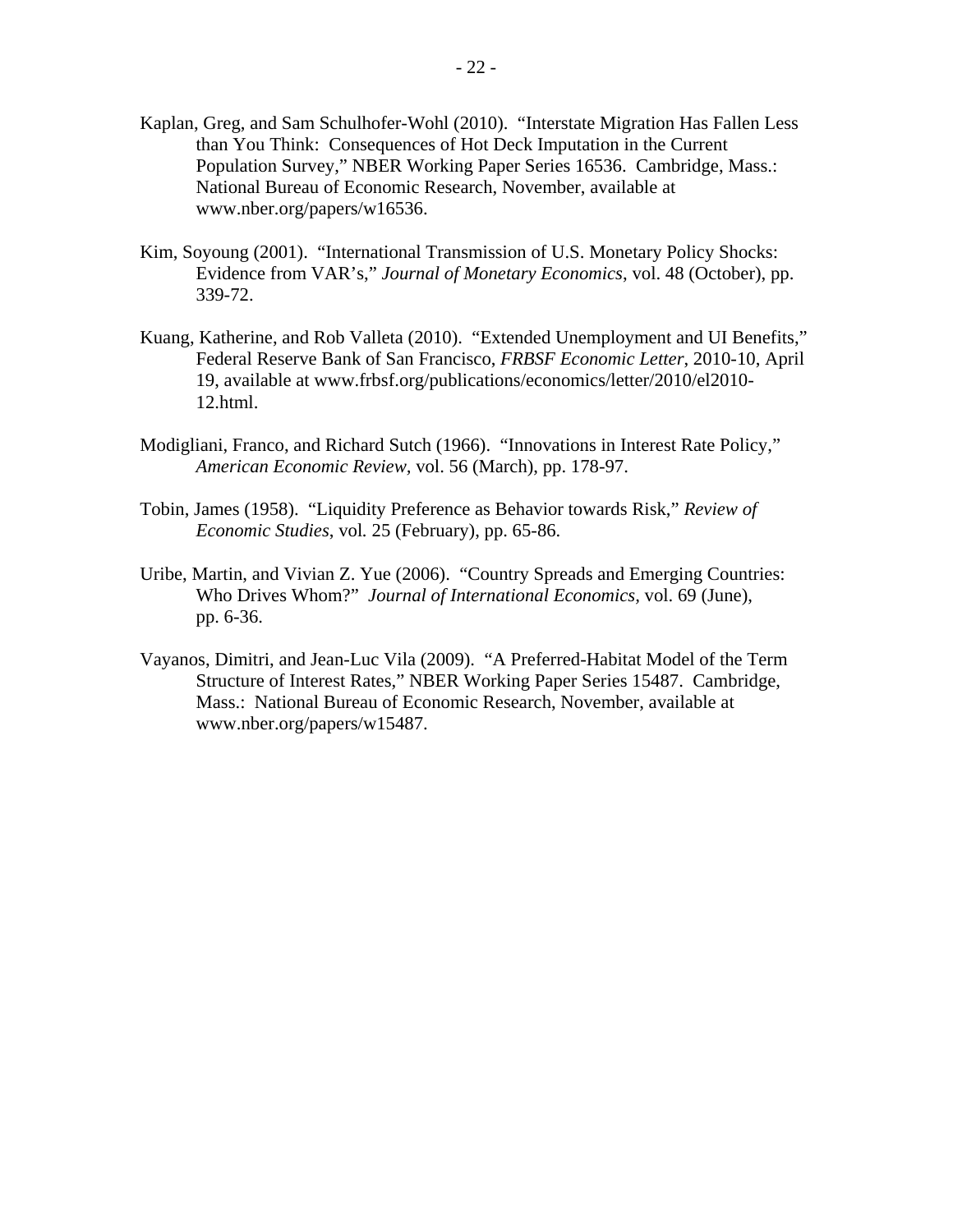## **Figure 1: The Unemployment Rate**



 Note: In this figure, the solid line represents the quarterly average of the unemployment rate from 2006 through 2010, and the dashed line denotes the median estimate of the non-accelerating inflation rate of unemployment (NAIRU) from the Federal Reserve Bank of Philadelphia's Survey of Professional Forecasters (SPF). Source: For the unemployment rate, U.S. Dept. of Labor, Bureau of Labor Statistics; for NAIRU, Federal Reserve Bank of Philadelphia.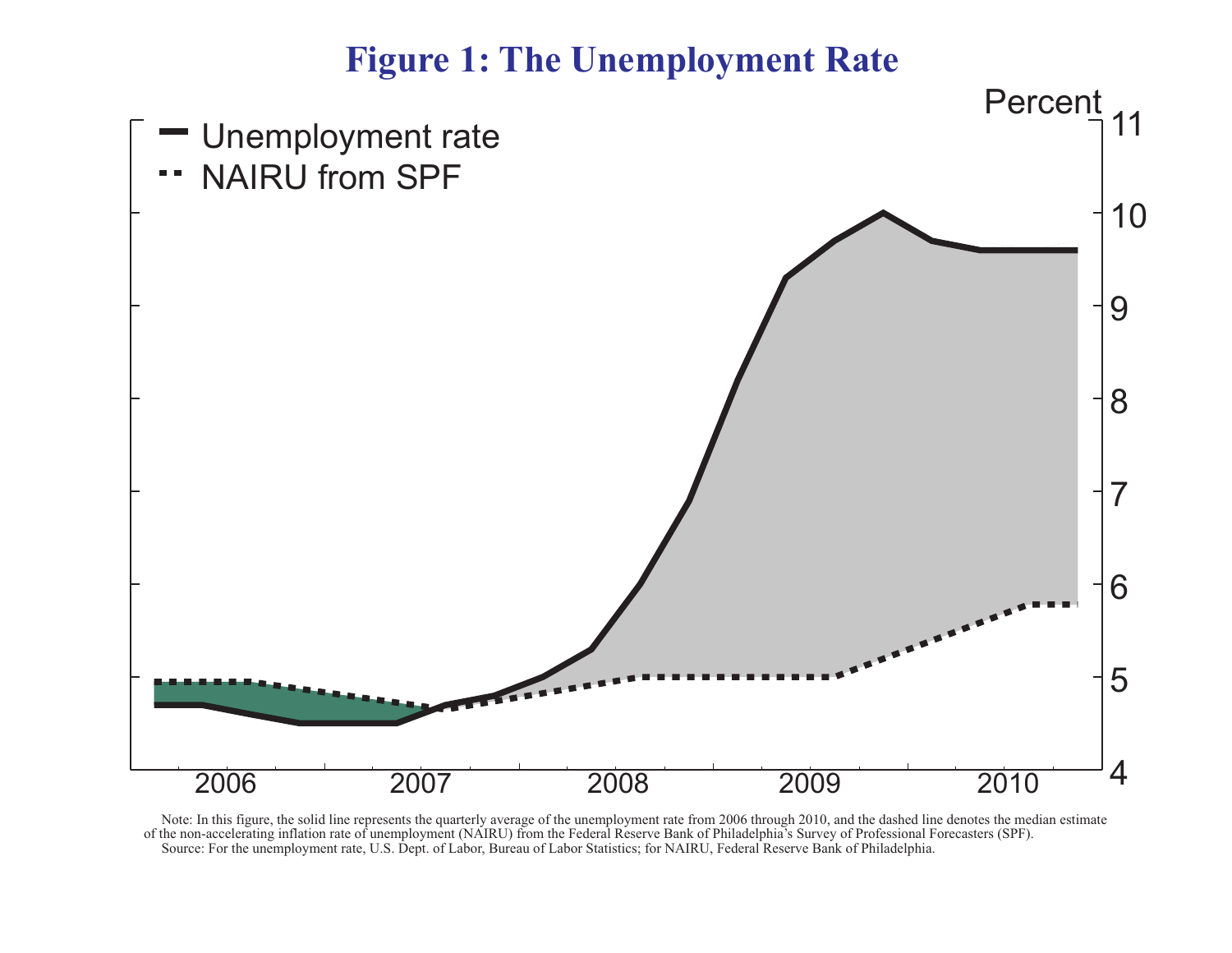### **Figure 2: Measures of Consumer Inflation**



 Note: This figure displays 12-month percent changes from 2006 to 2010 for the following three price indexes: the price index for personal consumption expenditures (PCE) (the thick solid line), the price index for PCE excluding food and energy (the thin solid line), and the trimmed-mean PCE price index (the dashed line). Source: For trimmed-mean, Federal Reserve Bank of Dallas; for all else, U.S. Dept. of Commerce, Bureau of Economic Analysis.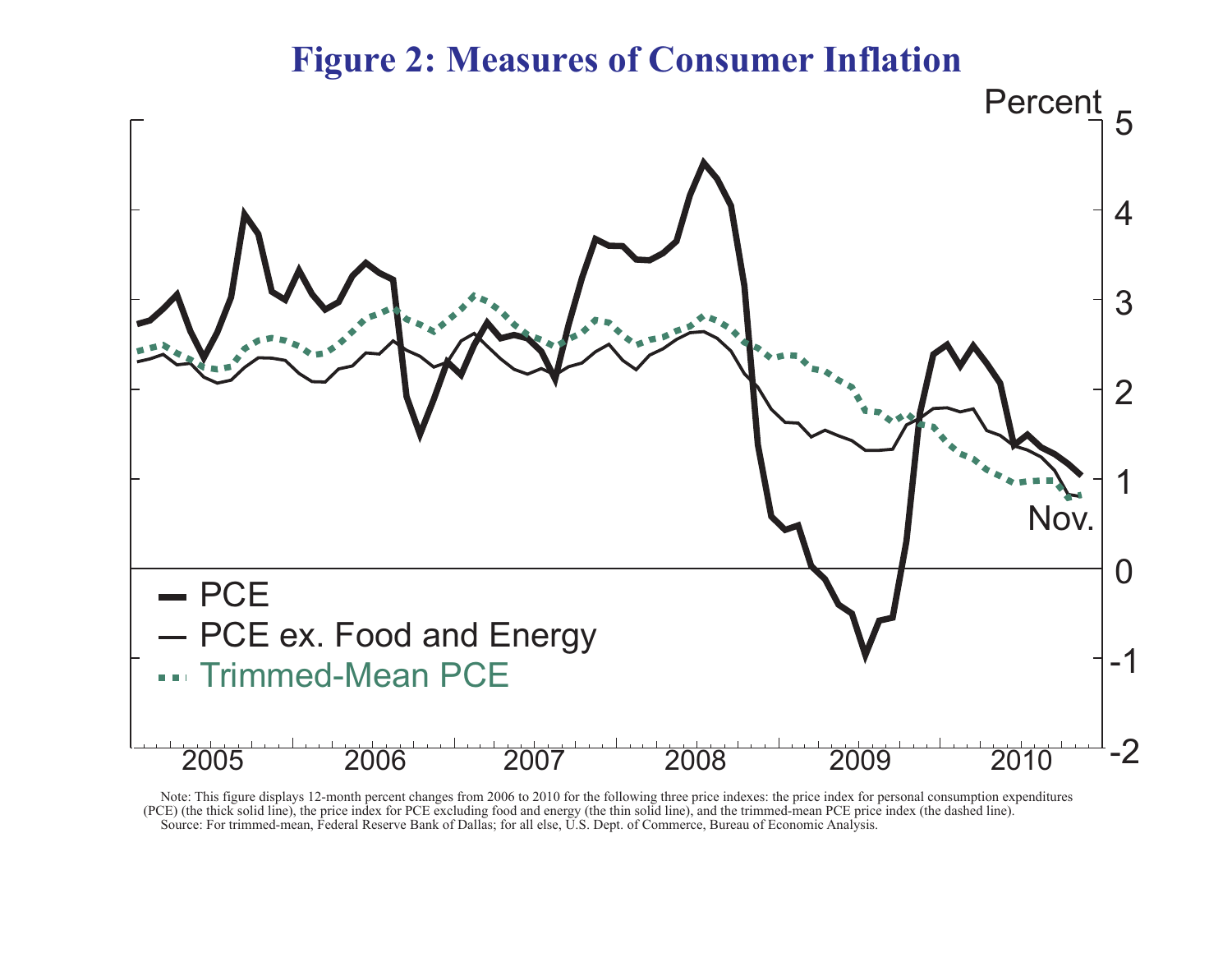# **Table 1: Responses of U.S. Interest Rates to News about the First Round of Asset Purchases**

|                       | 10-Year<br><b>Treasury</b> | 10-Year<br><b>TIPS</b> | 30-Year<br><b>MBS</b> | 10-Year BBB<br>Corporate |
|-----------------------|----------------------------|------------------------|-----------------------|--------------------------|
| Date                  | Yield                      | Yield                  | Yield                 | <b>Bond Yield</b>        |
| Nov. 25, 2008         | $-21$                      | $-24$                  | $-44$                 | $-16$                    |
| Dec. 1, 2008          | $-20$                      | $-22$                  | $-12$                 | $-25$                    |
| Dec. 16, 2008         | $-16$                      | $-21$                  | $-29$                 | -8                       |
| <b>March 18, 2009</b> | $-50$                      | $-49$                  | $-15$                 | $-47$                    |

 Note: The table displays basis point changes from close of business on the day before the announcement to close of business on the day of the announcement. Changes in the 10-year nominal Treasury yield are computed using a smoothed yield curve estimated by staff from off-the-run Treasury coupon securities. Changes in the yield on 10-year Treasury inflation-protected securities (TIPS) are computed by staff using a smoothed inflation-indexed yield curve. Changes in the yield on 30-year mortgage-backed securities (MBS) are computed using Bloomberg data on securities issued by Fannie Mae. Changes in the yield on 10-year BBB corporate bonds are computed using a smoothed yield curve estimated by staff using Merrill Lynch data.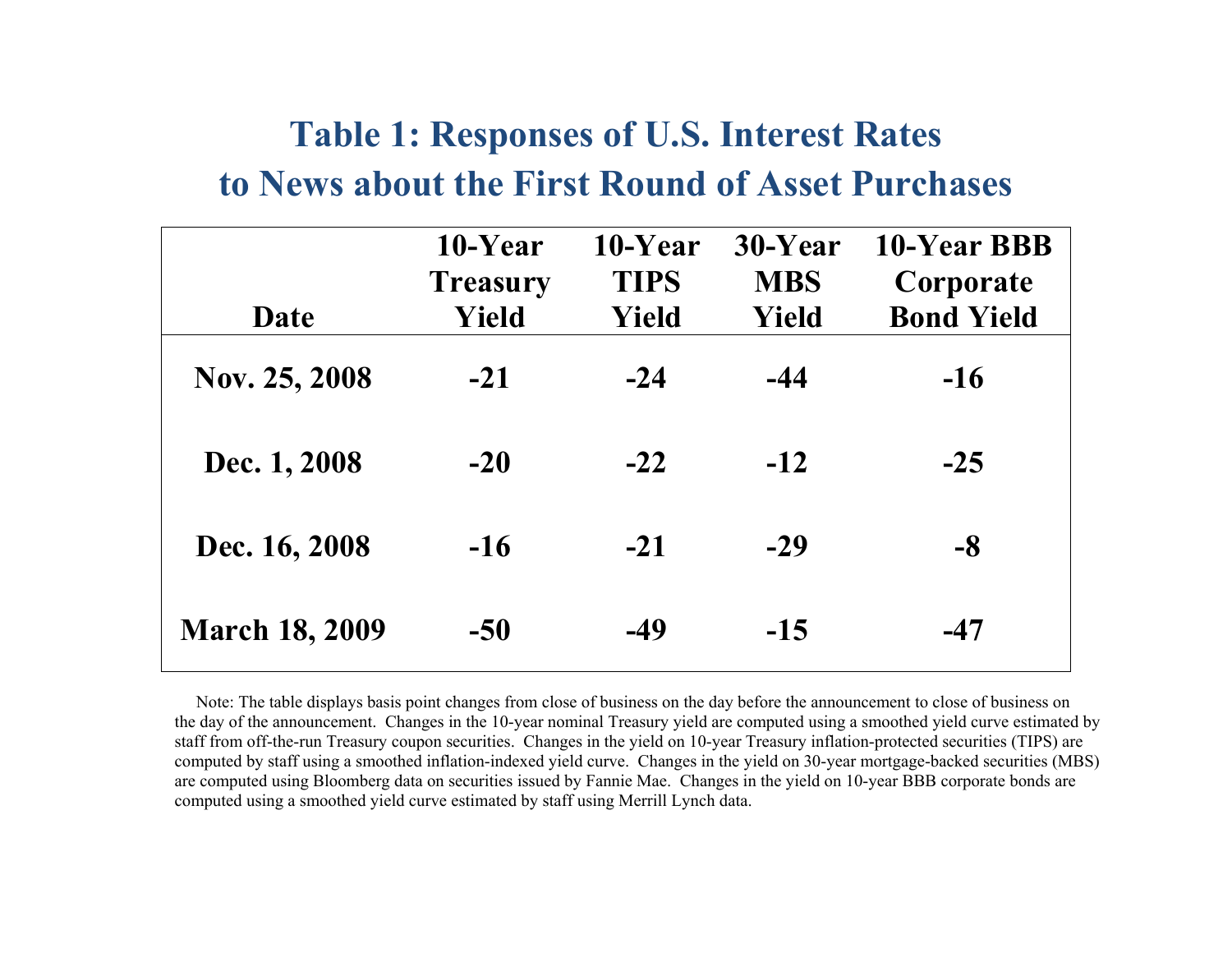### **Figure 3: Illustrative Simulation of the FRB/US Model**  *(deviations from baseline)*



 Note: This figure depicts an illustrative simulation of the Federal Reserve Board staff's FRB/US model of the U.S. economy, with results expressed as deviations from baseline. The left panel shows the implied trajectory of the Federal Reserve's securities holdings (in \$ billions), and the right panel shows the level of private payroll employment (in thousands).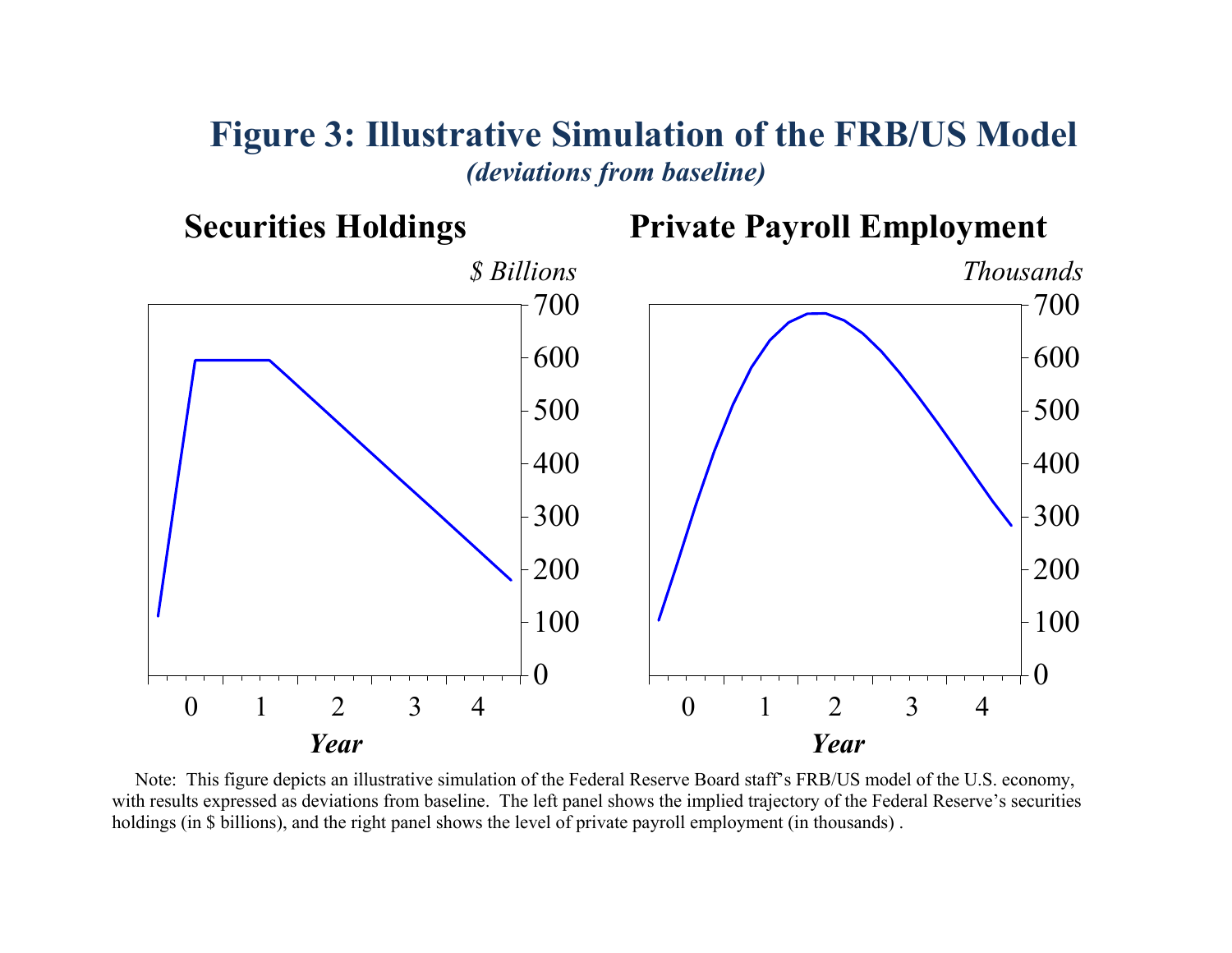# **Table 2: Responses of U.S. Interest Rates to News about the Second Round of Asset Purchases**

|                                   | 10-Year<br><b>Treasury</b> | 10-Year<br><b>TIPS</b> | 30-Year<br><b>MBS</b> | 10-Year BBB<br>Corporate |
|-----------------------------------|----------------------------|------------------------|-----------------------|--------------------------|
| Date                              | Yield                      | Yield                  | Yield                 | <b>Bond Yield</b>        |
| Aug. 10, 2010                     | $-7$                       | -9                     | $-2$                  | $-1$                     |
| <b>Aug.</b> 11 to<br>Nov. 2, 2010 | $-11$                      | $-47$                  | -9                    | $-23$                    |
| Nov. 3, 2010                      | 3                          | $\mathbf 2$            | $-2$                  | $\overline{2}$           |

 Note: The table displays basis point changes from close of business on the day before the announcement to close of business on the day of the announcement, with the exception of Aug.11 to Nov. 2, 2010, which shows the interperiod change. Changes in the 10-year nominal Treasury yield are computed using a smoothed yield curve estimated by staff from off-the-run Treasury coupon securities. Changes in the yield on 10-year Treasury inflation-protected securities (TIPS) are computed by staff using a smoothed inflation-indexed yield curve. Changes in the yield on 30-year mortgage-backed securities (MBS) are computed using Bloomberg data on securities issued by Fannie Mae. Changes in the yield on 10-year BBB corporate bonds are computed using a smoothed yield curve estimated by staff using Merrill Lynch data.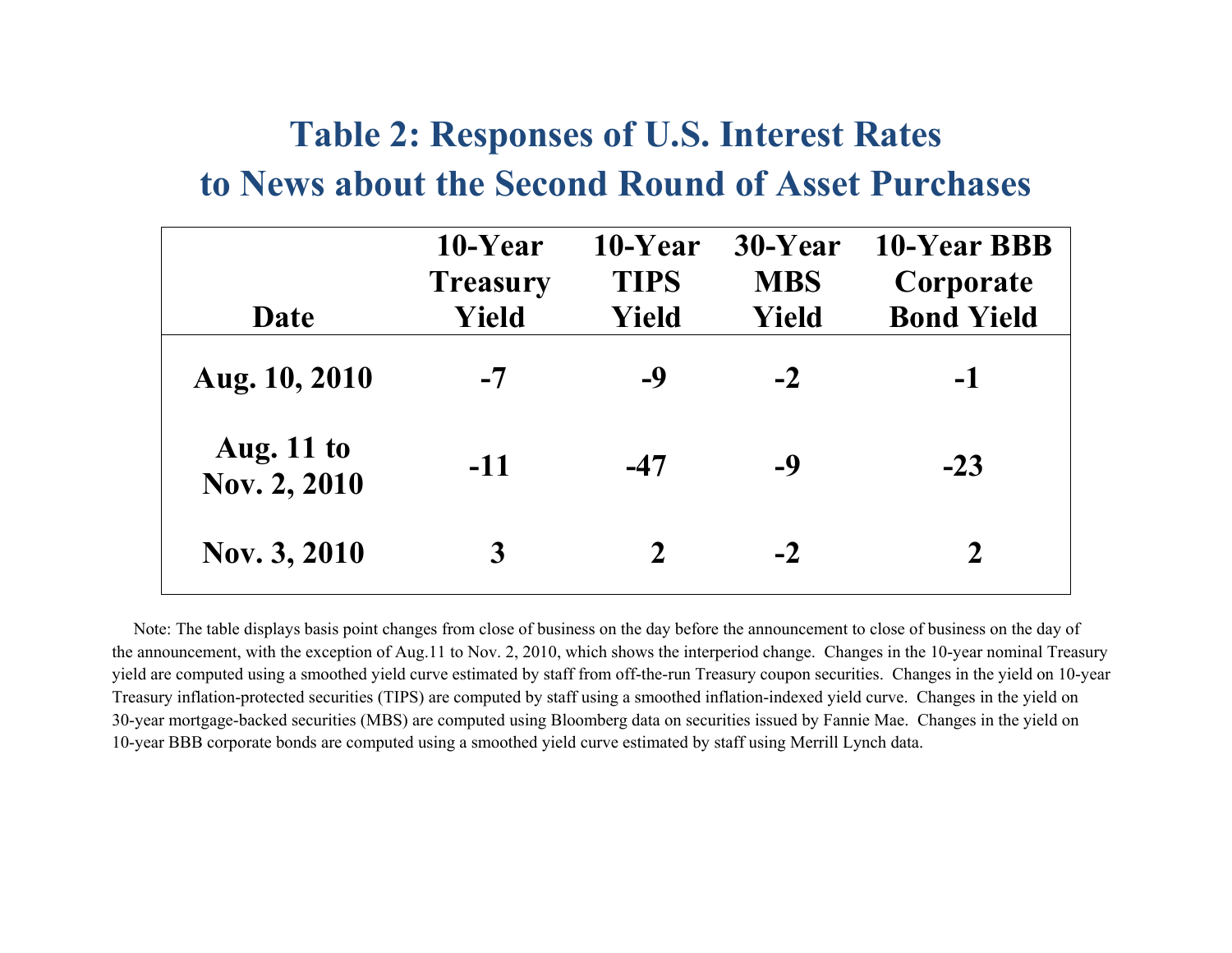### **Figure 4: Recent Movements in U.S. Treasury Yields**



 Note: This figure depicts the evolution of yields on Treasury securities over the period from November 1 to December 31, 2010. The solid line denotes the 10-year nominal Treasury yield, which is computed using a smoothed yield curve estimated by staff from off-the-run Treasury coupon securities. The dashed line denotes the yield on 10-year Treasury inflation-protected securities (TIPS), which is computed by staff using a smoothed inflation-indexed yield curve. The vertical lines mark the following dates: the Federal Open Market Committee meeting statements issued on November 3 and December 14; the employment reports published by the U.S. Bureau of Labor Statistics on November 5 and December 3; and the announcement of a fiscal package on December 6.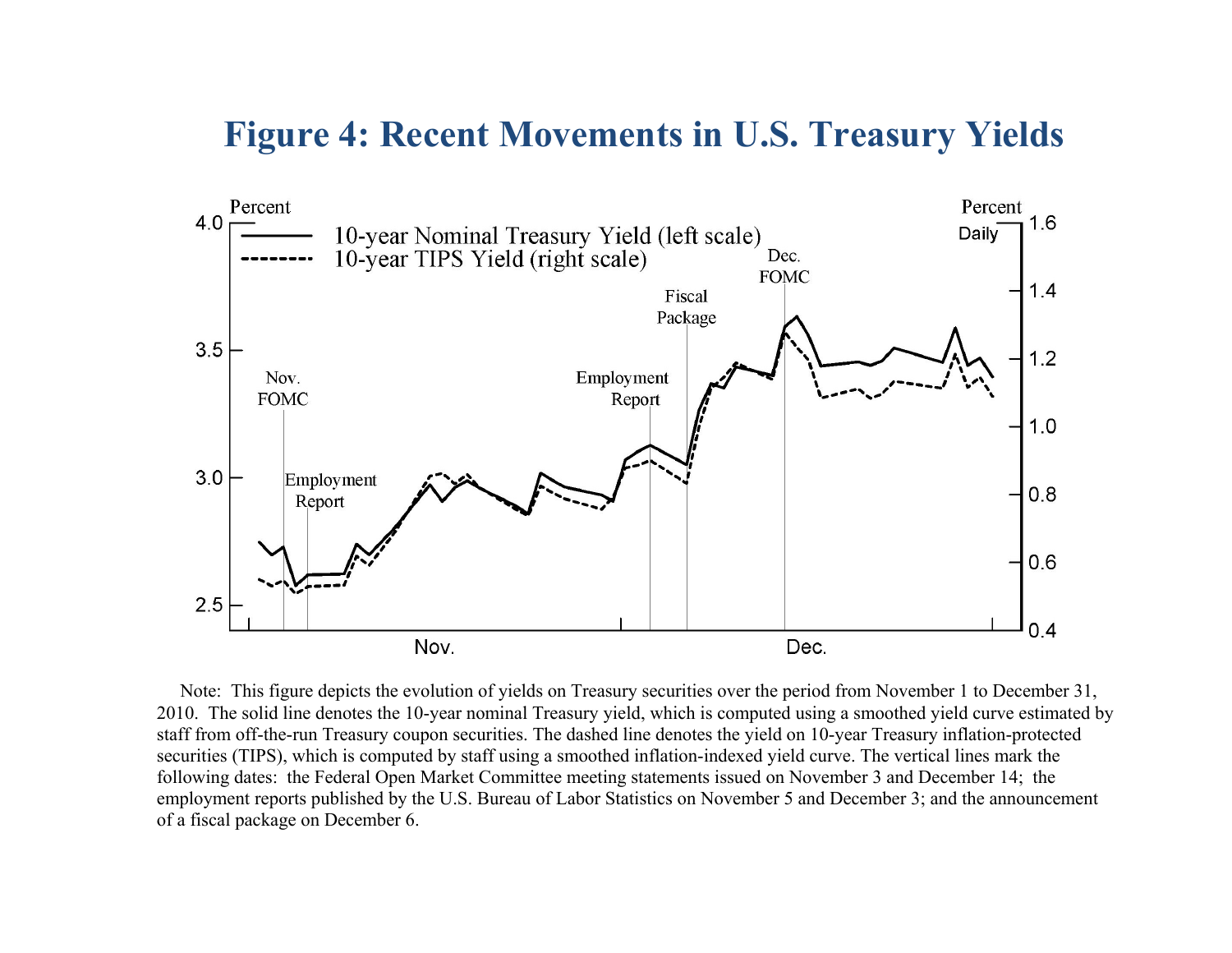### **Figure 5: The Evolution of the Beveridge Curve**



 Note. The figure displays a scatter plot of quarterly average observations of the unemployment rate (indicated on the horizontal axis) and a measure of vacancies (indicated on the vertical axis) for the following periods: 1973:Q4 to 1976:Q2; 1979:Q2 to 1983:Q4; 1990:Q1 to 1993:Q3; and 2007:Q1 to 2010:Q4. The measure of vacancies is given by an index of help-wanted advertisements divided by the labor force. The 2010:Q4 observation is the average of the October and November readings.

Source: For unemployment rate, Dept. of Labor, Bureau of Labor Statistics; for help-wanted advertisements, the Conference Board and Barnichon (2010).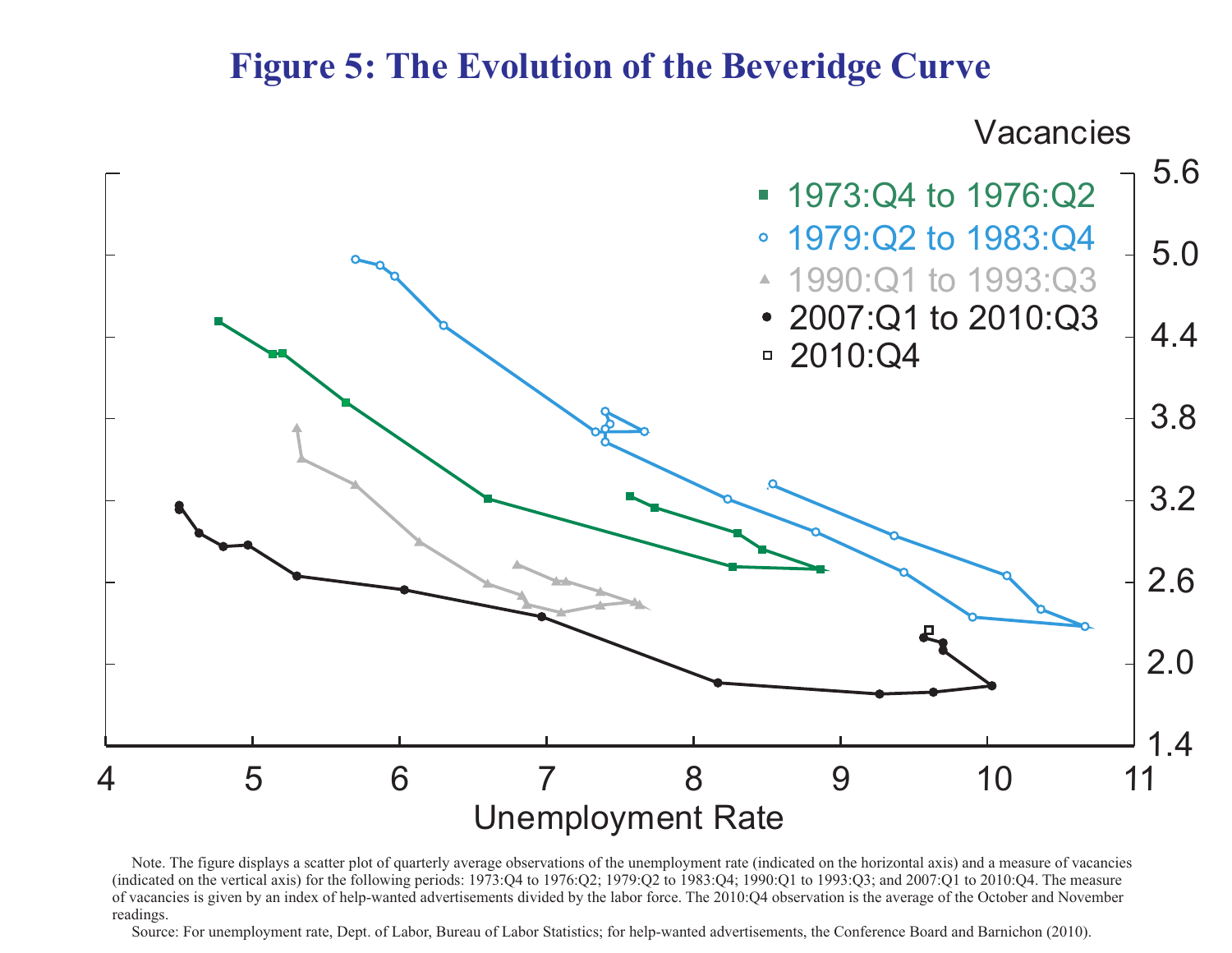# **Table 3: Responses of U.S. Dollar Exchange Rates to News about the First Round of Asset Purchases**

| Date                  | Canadian<br><b>Dollar</b> | <b>British</b><br>Pound | Euro   | <b>Japanese</b><br>Yen |
|-----------------------|---------------------------|-------------------------|--------|------------------------|
| Nov. 25, 2008         | $-0.6$                    | $-2.0$                  | $-0.9$ | $-2.2$                 |
| Dec. 1, 2008          | 0.7                       | 3.3                     | 0.6    | $-2.5$                 |
| Dec. 16, 2008         | $-2.6$                    | $-1.8$                  | $-2.3$ | $-1.8$                 |
| <b>March 18, 2009</b> | $-1.9$                    | $-1.7$                  | $-3.5$ | $-2.4$                 |

 Note: The table displays the percent change in the value of the U.S. dollar against four other currencies (the Canadian dollar, the British pound, the euro, and the Japanese yen) on selected dates associated with news about the first round of the Federal Reserve's asset purchases. Each rate is expressed in units of foreign currency per U.S. dollar; thus, a negative number corresponds to a depreciation in the value of the U.S. dollar against the specified foreign currency. The daily change is computed using Bloomberg data for the close of business on the day of the announcement relative to the close of business the day before the announcement.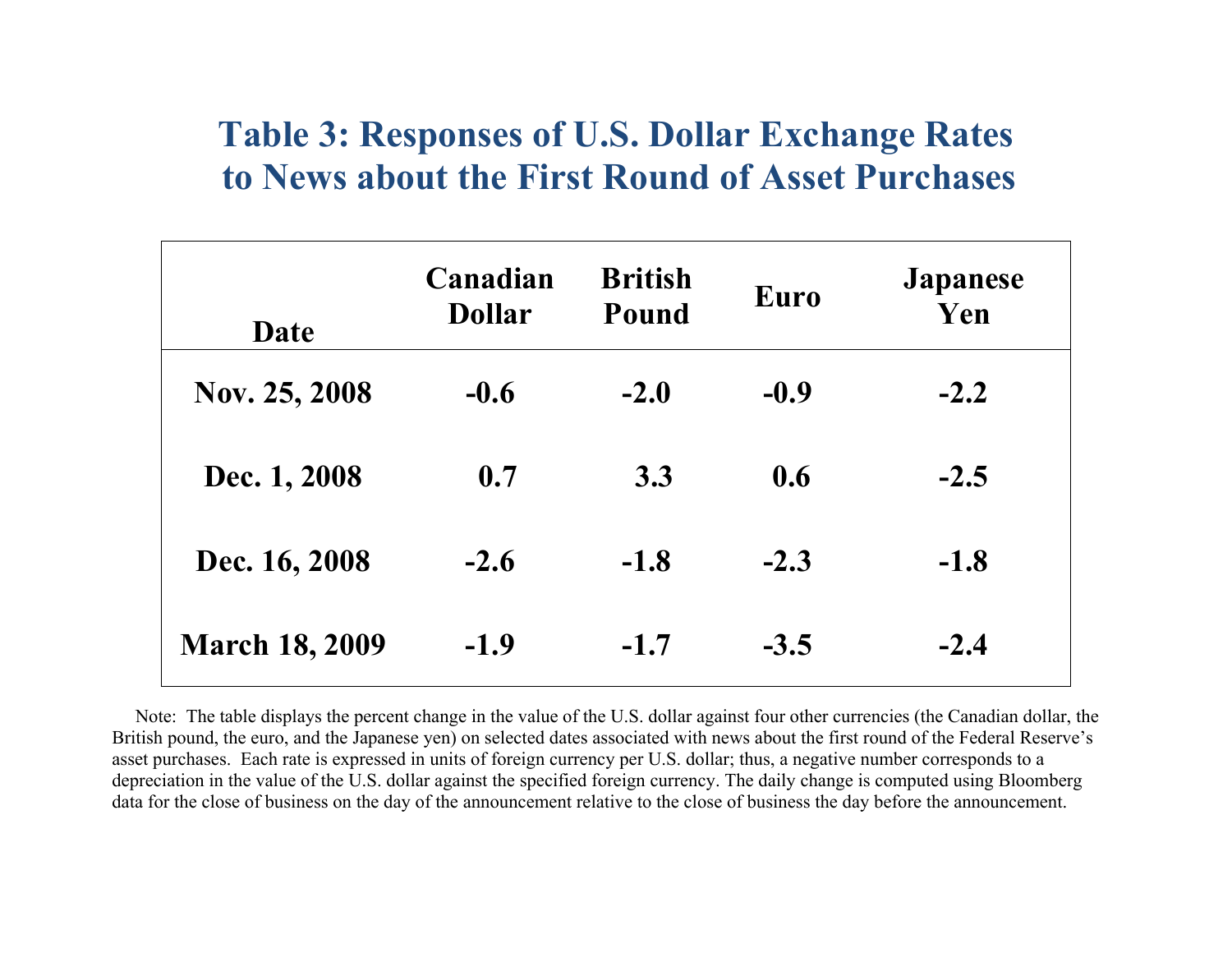# **Figure 6: The Evolution of U.S. Exchange Rates Since 2007**



 Note: This figure depicts the evolution of U.S. exchange rates over the period from January 2007 through December 2010. The vertical lines mark four dates associated with the Federal Reserve's first round of securities purchases (November 25, 2008; December 1, 2008; December 16, 2008; and March 18, 2009) and the date on which the Federal Open Market Committee initiated its second round of securities purchases (November 3, 2010). Source: Federal Reserve Board.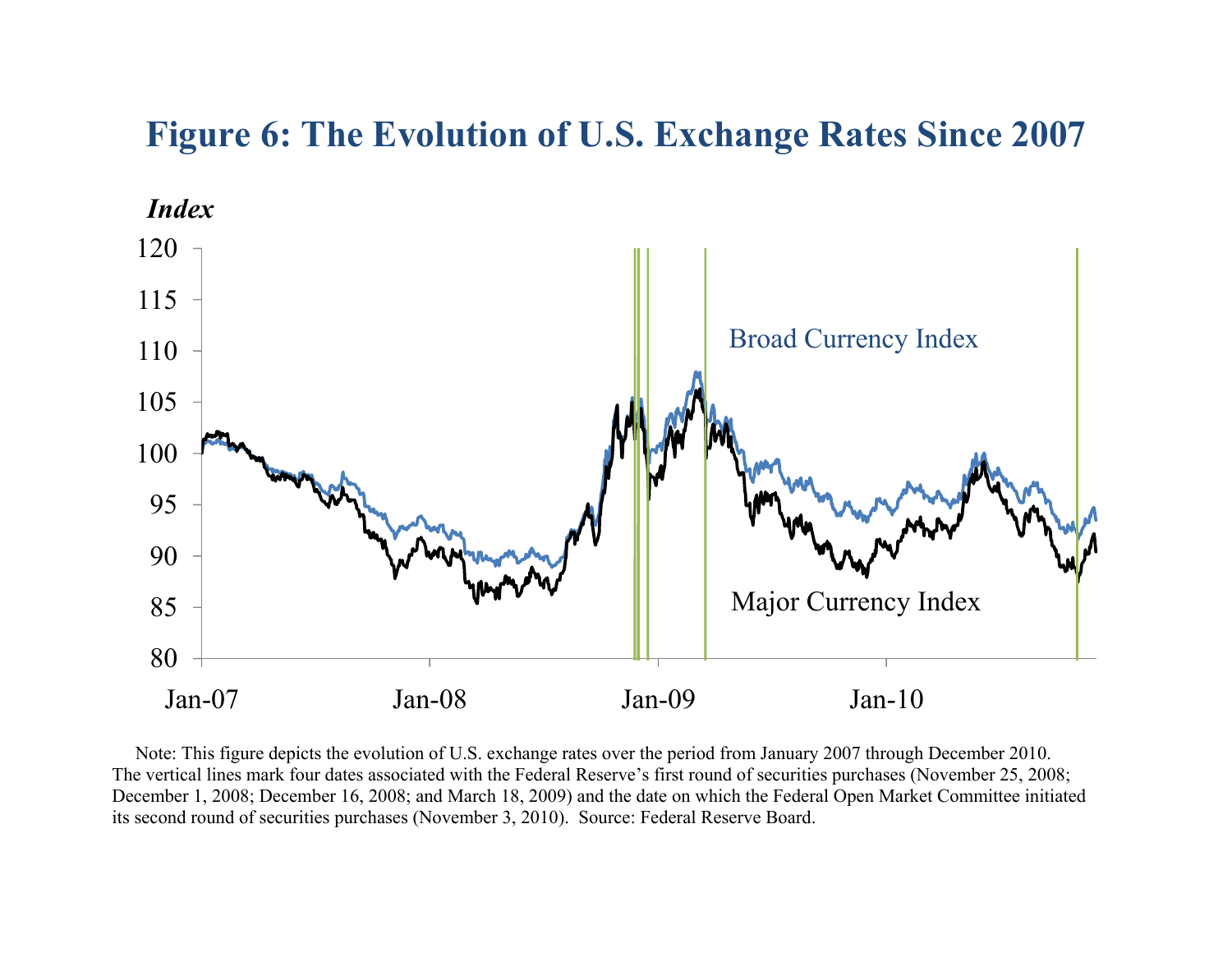### **Figure 7: International Financial Flows**

*Percent share of GDP* 



 Note: The bars denote net private capital flows to emerging market economies (EMEs) in Asia and Latin America as a share of the aggregate gross domestic production (GDP) of those economies, and the solid line denotes the cumulation of these capital flows since 2000 divided by the share of aggregate GDP of those economies. The 16 EMEs are Argentina, Brazil, Chile, China, Colombia, Hong Kong, India, Indonesia, Malaysia, Mexico, the Philippines, Singapore, South Korea, Taiwan, Thailand, and Venezuela. Source: Country sources via Haver.